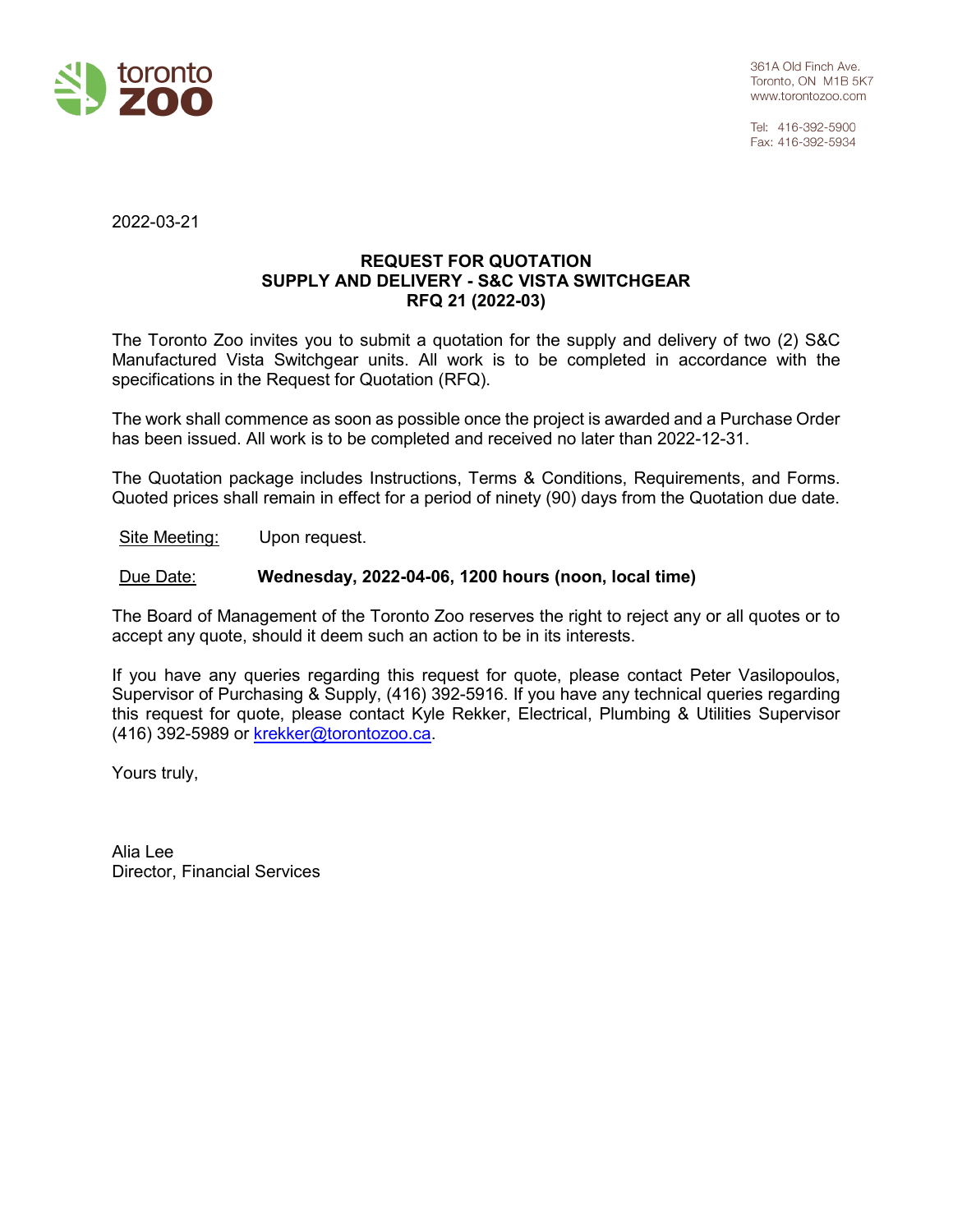Sales toronto

# **Table of Contents**

| <b>SECTION</b>         | <b>DESCRIPTION</b>                                   | PAGE (S)       |
|------------------------|------------------------------------------------------|----------------|
| <b>RFQ LETTER</b>      | <b>Invitation Letter</b>                             | 1              |
| <b>T.O.C.</b>          | <b>Table of Contents</b>                             | $\overline{2}$ |
| 1.0                    | <b>Instructions</b>                                  | 3              |
| 2.0                    | <b>Terms and Conditions</b>                          | 5              |
| 3.0                    | <b>Project Requirements</b>                          | 8              |
| 4.0                    | <b>Submission Forms</b>                              | 11             |
|                        | <b>Submission Label</b>                              | 13             |
|                        | Notice of No Bid                                     | 14             |
| <b>Appendix A</b>      | List of sub-contractors                              | 15             |
| <b>Appendix A</b>      | Accessibility for Ontarions with Disabilities (AODA) | 16             |
| <b>Attachment 1</b>    | 523 Vista Switchgear                                 |                |
| <b>Attachment 2</b>    | 624 Vista Switchgear                                 |                |
|                        |                                                      |                |
| <b>Specification 1</b> | 523 Specifications                                   |                |
| <b>Specification 2</b> | 624 Specifications                                   |                |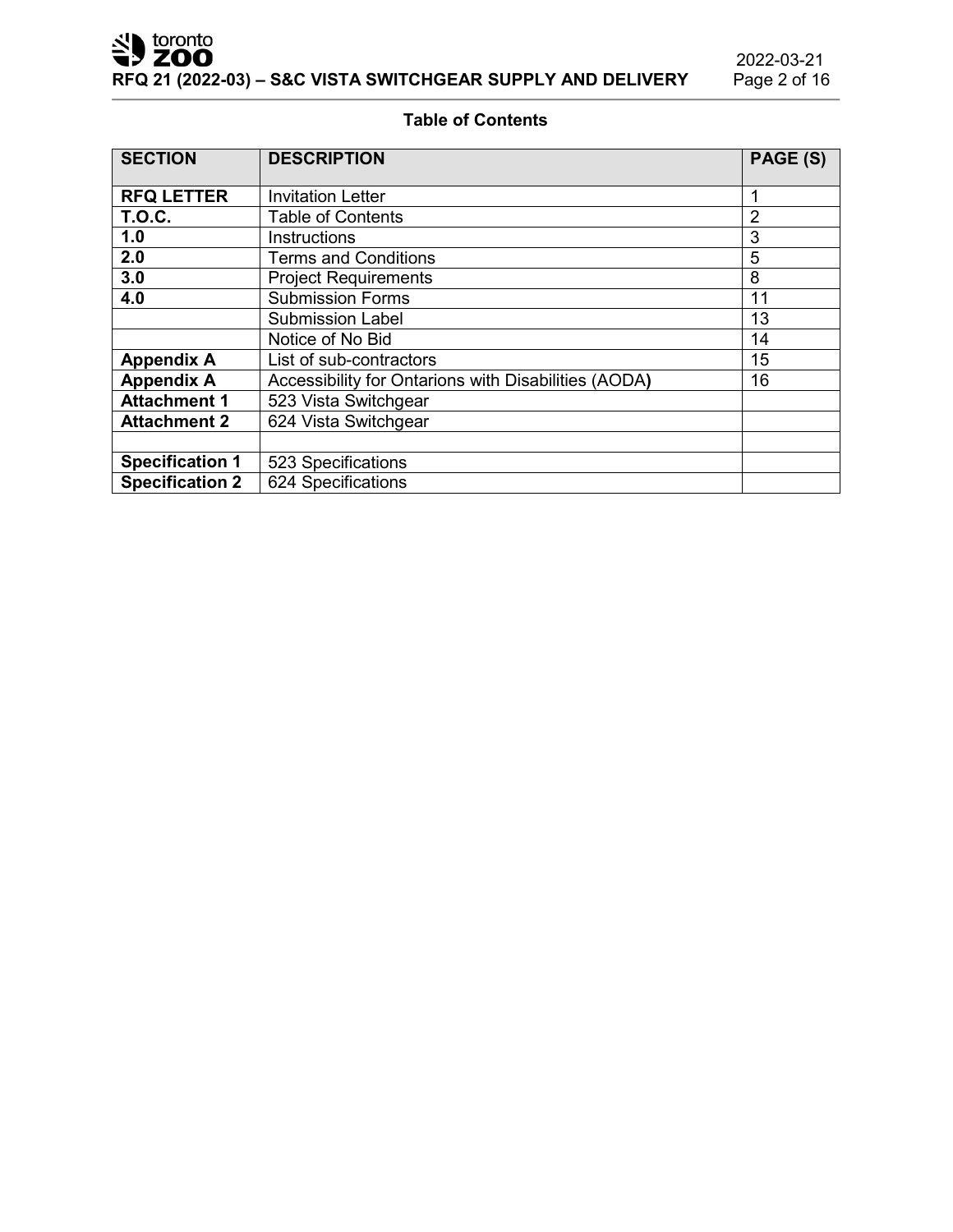### toronto ZOO 2022-03-21 **RFQ 21 (2022-03) – SUPPLY & DELIVERY - S&C VISTA SWITCHGEAR** Page 3 of 16

### **1.0 INSTRUCTIONS**

- 1.1 Ensure that you have received all sixteen (16) pages, two (2) attachments and two (2) specifications of the RFQ package.
- 1.2 A site meeting can be available upon request.
- 1.3 Submission Temporary process In view of the current situation with COVID 19 and to limit personal interaction, on a temporary basis, submissions for this Request for Quotation can be submitted electronically by email in a PDF file, prior to the submission deadline to the following email address

[bids@torontozoo.ca](mailto:bids@torontozoo.ca)

### and note the following:

- a. Subject of the file to be: RFQ# Title of RFQ Vendor name.
- b. Amendments to a RFQ may be submitted via the same methods, at any time prior to the Closing Time.
- c. It is the Supplier's sole responsibility to ensure its Bid is received by the Submission Deadline in accordance with the requirements of this RFP. The receipt of Bids can be delayed due to a number of factors including "internet traffic", file transfer size and transmission speed. The Supplier should allow sufficient time to download, complete and upload, as applicable, the submission forms comprising its Bid and any attachments.

A Bid will only be considered to be submitted once it has been received by the Toronto Zoo. The time of such receipt is reflected by the time received stamped by the Toronto Zoo's email application

- 1.4 Show itemized cost of HST if applicable.
- 1.5 Toronto Zoo reserves the right to award in whole or in part based on the bids received, Lump Sum Price or Breakdown Price.
- 1.6 Quotations will be evaluated to determine which are likely to offer the overall best value to the Toronto Zoo. The Toronto Zoo expects to place the greatest emphasis on performance and price; however, the Toronto Zoo may consider other factors affecting value, including those concerning quality, service or sustainability, and other considerations including, but not limited to the Toronto Zoo's assessment of:

(a) Vendor's ability to meet the specifications and requirements stated in the RFQ, including but not limited to the requirements indicated in Appendix 1;

(b) Product quality and satisfaction of current industry standards;

(c) Vendor's historic performance in delivering the defined services and honoring the defined terms and conditions of prior executed Agreement(s) with the Toronto Zoo; (d) Overall cost, including as appropriate: purchase price, order pick up and transport costs, installation costs and maintenance costs;

(e) Proposed lead-times and strategic delivery capabilities;

(f) Availability of products and service;

(g) Sustainability and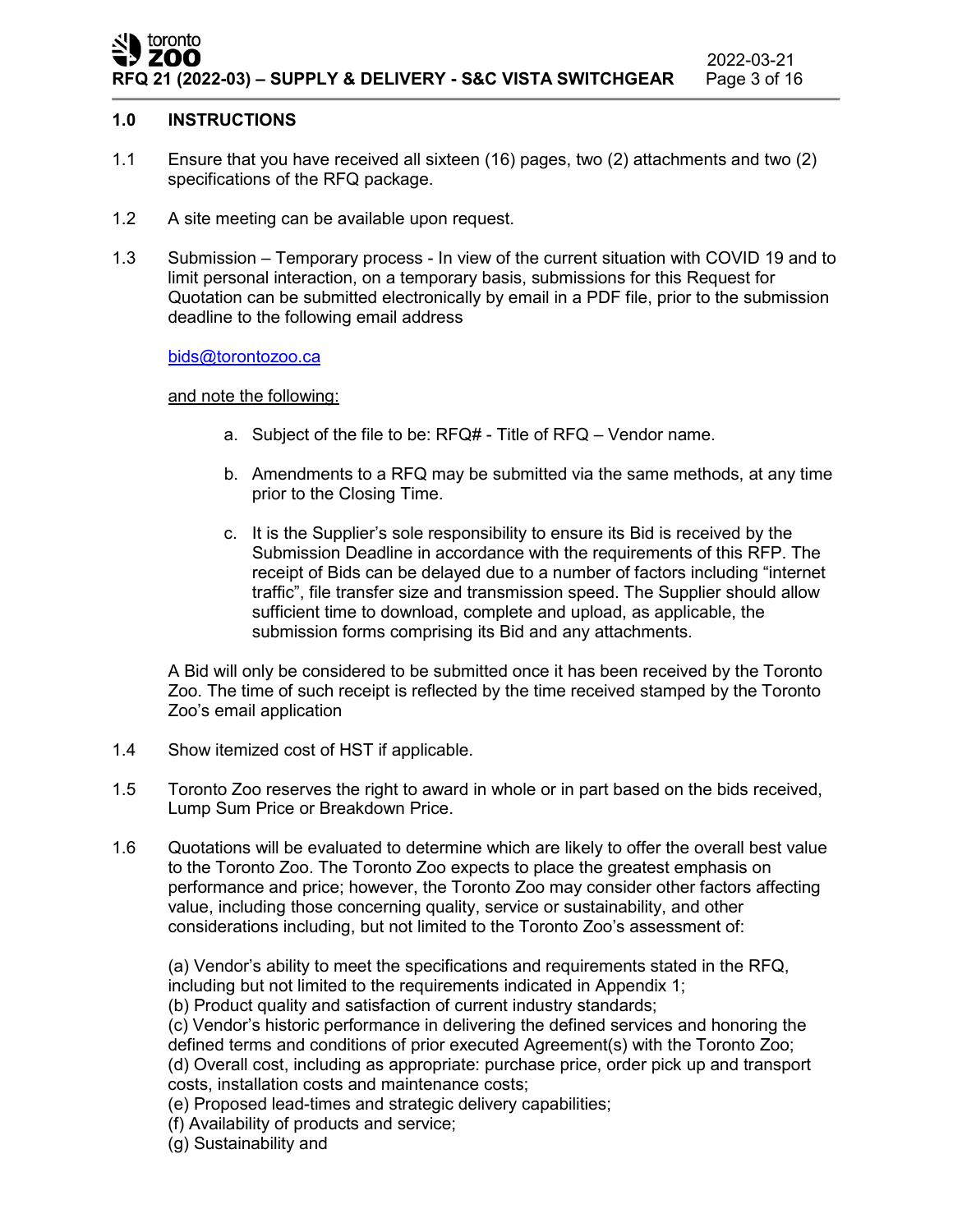(h) Any other criteria the Toronto Zoo deems, in its sole and absolute discretion, necessary to evaluate a vendor's offer.

Therefore, the Toronto Zoo may accept a quotation other than the lowest quotation

- 1.7 All Prices submitted shall be quoted in Canadian currency.
- 1.8 Use the attached submission label, when you submit your response in a sealed envelope or package and deliver to the Toronto Zoo. **(Not applicable, see 1.3)**
- 1.9 Quotation prices shall remain in effect for a period of ninety (90) days from the Quotation due date.
- 1.10 Include product information, samples, and pictures, as necessary.
- 1.11 Provide references of at least three (3) clients for whom your company has performed similar work. References must include photos of three (3) different installations, client company name, contact name, address, and e-mail address.
- 1.12 It is the responsibility of the Bidder to understand all aspects of the RFQ and to obtain clarification, if necessary, before submitting their quotation.
- 1.13 If it becomes necessary to revise any part of this RFQ, the revisions will be by Addendum posted electronically in Adobe PDF format on the Toronto Zoo's website, [https://www.torontozoo.ca/business.](https://www.torontozoo.ca/business) Bidders and prospective bidders should check the site frequently for any updated information and addenda issued before the closing date and time.
- 1.14 No Guarantee of Volume of Work or Exclusivity of Contract Toronto Zoo makes no guarantee of the value or volume of work to be assigned to the successful proponent. The Contract will not be an exclusive contract for the provision of the described Deliverables. The Toronto Zoo may contract with others for goods and services the same as, or similar to, the Deliverables or may obtain such goods and services internally.
- 1.15 For any questions concerning this RFQ, please contact:

Peter Vasilopoulos, Supervisor, Purchasing & Supply, Tel: 416-392-5916, Fax: 416-392-6711, E-mail: [pvasilopoulos@torontozoo.ca](mailto:pvasilopoulos@torontozoo.ca)

Any questions regarding the work in this RFQ must be forwarded by the end of the day Monday, 2022-04-04 to: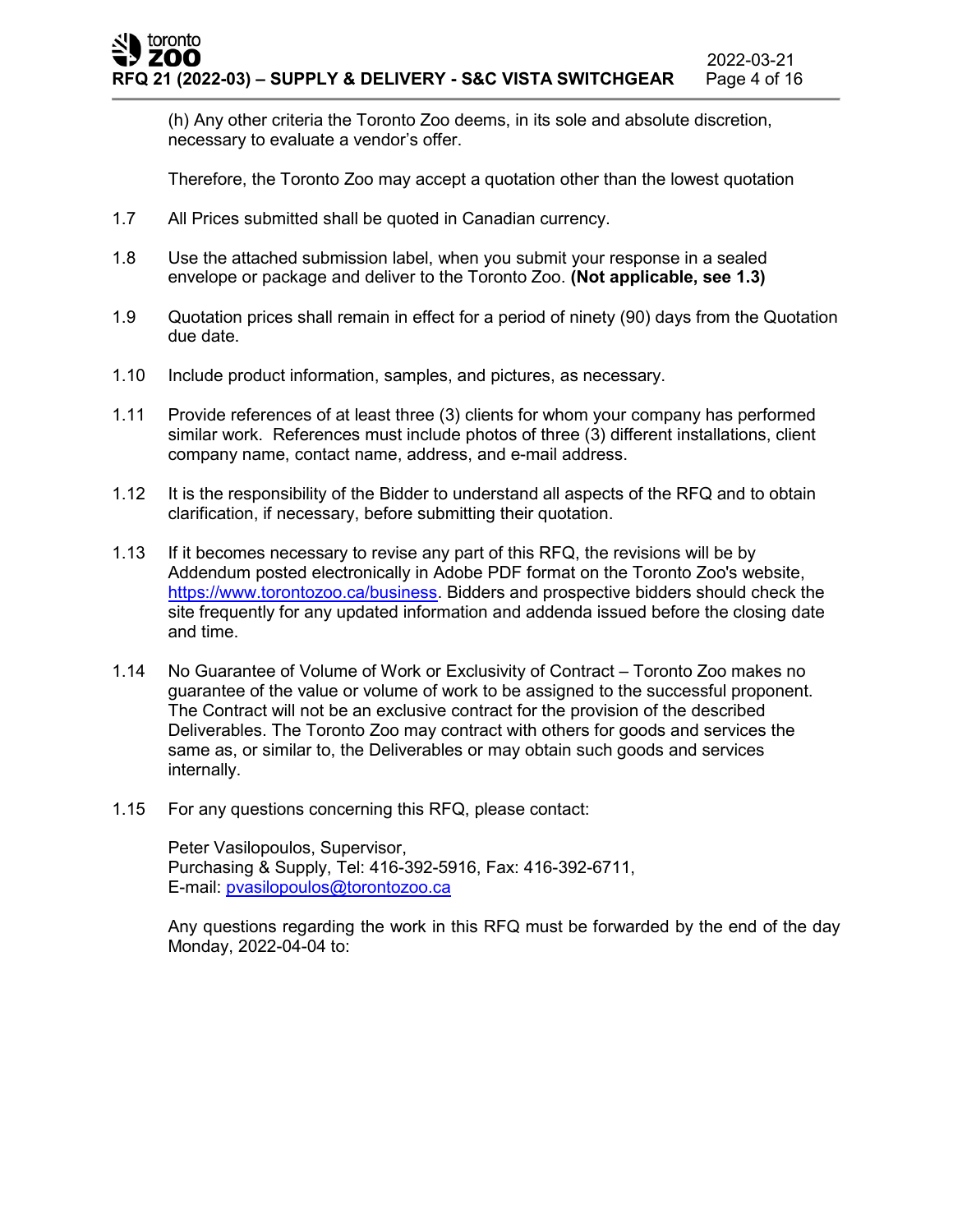### **2.0 TERMS AND CONDITIONS**

2.1 Definitions: Wherever used in the Request for Quotation the word "**Board"** means the Board of Management of the Toronto Zoo;

**"Addendum" and "Addenda"** mean additional information or amendments to this RFQ, issued by the Toronto Zoo;

**"Closing Date and Time"** means the date and time that Quotations to this RFQ must be received;.

**"Project Requirements"** means the goods and/or services that the District seeks to be provided by the Supplier, as further defined in Section 3;

**"Quotation"** means a response submitted to this RFQ.

**"Request for Quotations" or "RFQ"** means this Request for Quotations and includes the documents listed in the index and any modifications thereof or additions thereto incorporated by addendum before the Closing Date and Time;

**"Respondent"** means a person or entity that submits a Quotation to this RFQ. "Section" means the numbered section of the referenced part of this RF; and

**"Vendor" "Contractor"** or "**Supplier "** means the successful Respondent; the individual, firm, co-partnership, or corporation retained by the Toronto Zoo and to whom the purchase order or agreement to perform the Project Requirements.

- 2.2 Vendor Assurance: Unless otherwise stated, the goods, material, articles, equipment, work or services, specified or called for in or under this Quotation, shall be delivered or completely performed, as the case may be, by the Vendor as soon as possible and in any event within the period set out herein as the guaranteed period of delivery or completion.
- 2.3 Country of Origin: Wherever possible, the goods, services, materials, articles or equipment, specified or called for in or under this Quotation, shall be of Canadian origin and manufacture.
- 2.4 Delivery: The prices stated in this Quotation cover the services, material, articles or equipment referred to herein, being delivered F.O.B. destination, freight, express, duty and all other charges prepaid, unless otherwise indicated herein. A detailed delivery ticket or piece tally, showing the exact quantity of goods, material, articles or equipment shall accompany each delivery. A receiver's receipt shall not bind the Board to accept the goods, material, articles or equipment covered thereby, or the particulars of the delivery ticket or piece tally therefore. The Vendor shall not be entitled to any interest upon any bill due to delay in its approval by the CEO of the Toronto Zoo or his designate.
- 2.5 Invoicing: Unless otherwise indicated herein, the prices stated are payable in Canadian Funds at the head office of the Board. Any Harmonized Sales Tax (HST) applicable shall be shown as a separate item. The Vendor's HST/Business registration number must be indicated on the invoice.

The Vendor shall clearly show any special charges such as packaging and freight, where applicable, as separate items on the invoice.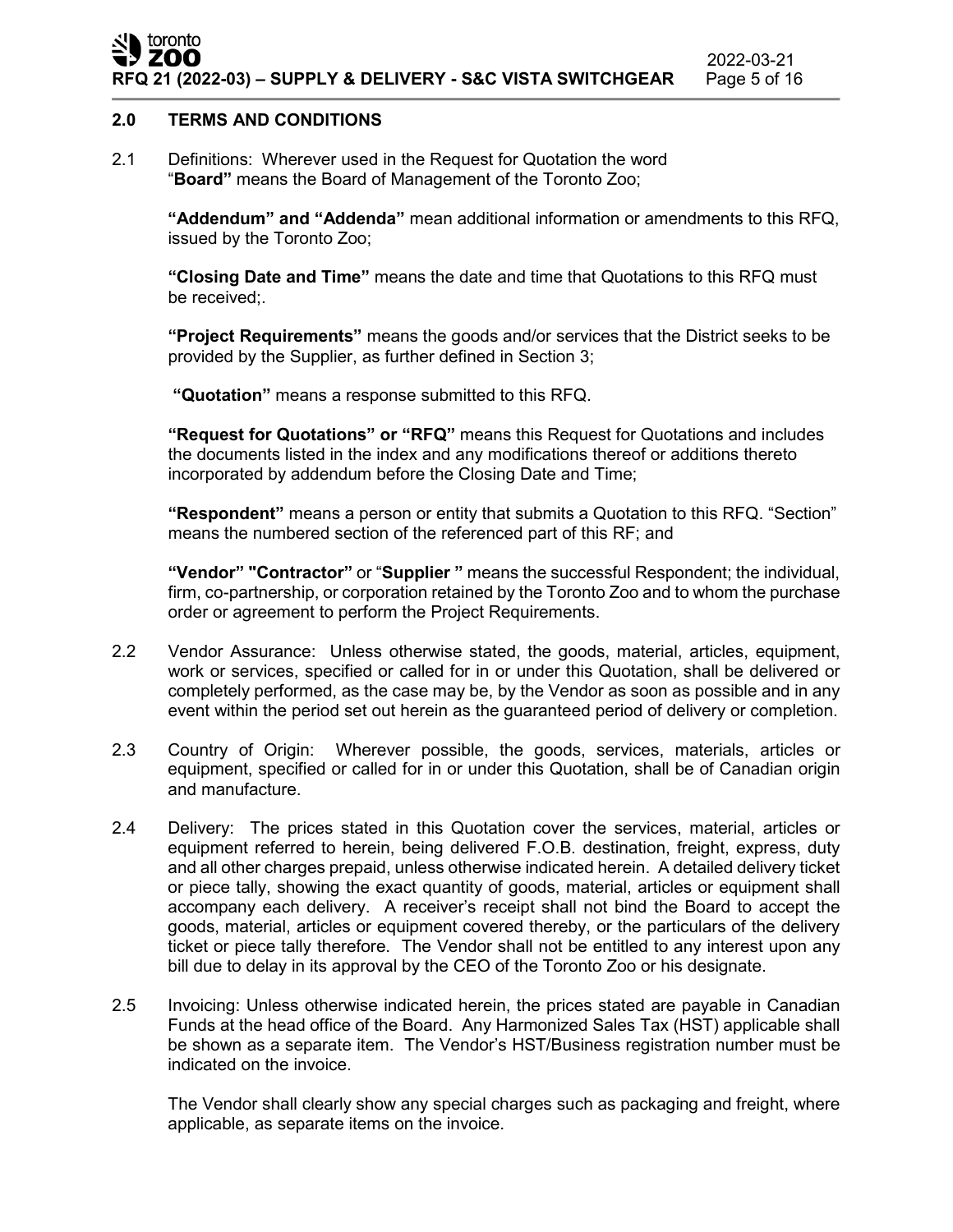Payments to non-resident Vendors may be subject to withholding taxes under the Income Tax Act (Canada). Unless a non-resident Vendor provides the Board with a letter from Revenue Canada, Taxation waiving the withholding requirements, the Board will withhold the taxes it determines are required under the Income Tax Act (Canada).

- 2.6 Notice of Delivery: The Vendor shall notify the Purchasing Agent of the Board at the address given for the mailing of invoices, in writing as soon as possible of the details of the shipment of the goods, materials, articles or equipment**.**
- 2.7 Right to Cancel: The Board shall have the right to cancel at any time this Quotation or any contract or any part of any contract resulting from this Quotation in respect of the goods, material, articles, equipment, work or services set out in this Quotation or any such contract or part of such contract, not delivered or performed at the time of such cancellation, and the Board will not be responsible to make any payments in respect of any such goods, materials, articles, equipment, work or services and shall not incur any liability whatsoever in respect thereto.

In the event that the Vendor fails or neglects by any act or omission to comply with any of the conditions set out herein, this Quotation or any contract resulting from this Quotation may be unconditionally cancelled by the Board without notice to the Vendor.

- 2.8 Official Agreement: No verbal arrangement or agreement, relating to the goods, material, articles, equipment, work or services, specified or called for under this Quotation, will be considered binding, and every notice advice or other communication pertaining thereto, must be in writing and signed by a duly authorized person.
- 2.9 Worker's Rights: The Vendor shall comply with the conditions of the Board relating to Worker's Rights, a copy of which is available on application to the Manager, Fair Wage and Labour Trades Office, City of Toronto,  $18<sup>th</sup>$  Floor, West Tower, City Hall, Toronto, Ontario, M5H 2N2 or by phone at 416-392-7300.
- 2.10 Indemnity: The Vendor shall at all times well and truly save, defend, keep harmless and fully indemnify the Board, the City of Toronto, Toronto Region and Conservation Authority and their servants, employees, officers or agents, hereinafter called the "Indemnities", from and against all actions, suits, claims, demands, losses, costs, charges, damages, and expenses, brought or made against or incurred by the Indemnities, its or their servants, officers, employees, agents or invitees in any way relating, directly or indirectly, to goods, material, articles or equipment supplied or to be supplied, or to the supplying of goods or services, pursuant to this Quotation, or any other claim, action, suit, demand, loss, cost, charge, damage or expense relating to copyright, trademark or patent with regard directly or indirectly with any such goods, services, material, articles or equipment or the supply or performance thereof.
- 2.11 Liability for Acts of Vendor Employees, Contractors or Agents: The Vendor acknowledges responsibility and accepts liability for the acts of any of its employees, contractors and agents while on Toronto Zoo property. The Toronto Zoo reserves the right to request background checks for any individual providing the services requested on behalf of the Vendor.
- 2.12 Guaranty of Quotation: All goods, material, articles, equipment, work or services, specified or called for in or under this Quotation, shall be supplied or performed at the price or process and on the basis set forth or referred to in and in accordance with the Offer and this Quotation. The basis on which this Quotation is given shall include any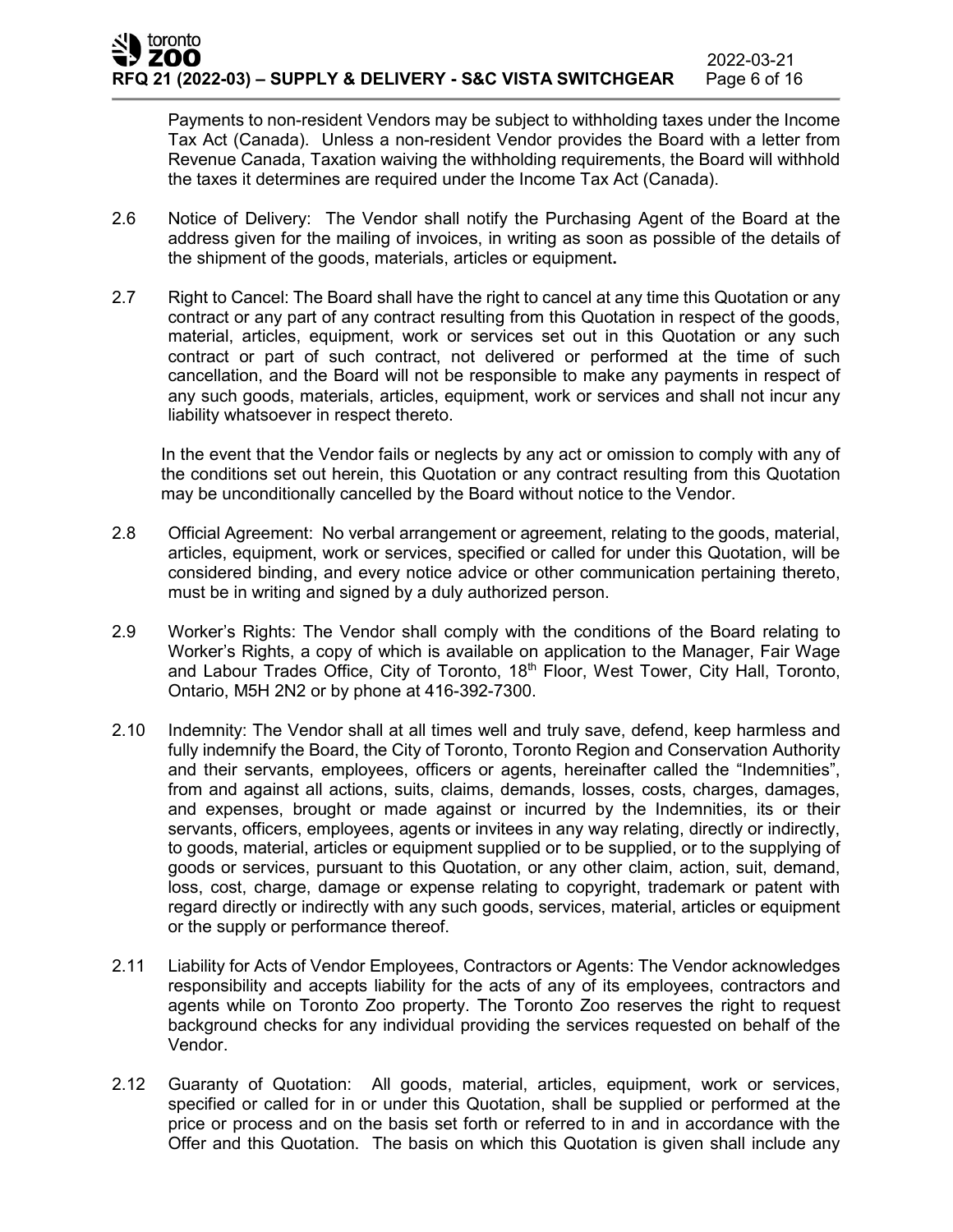specifications, plans, price schedules, samples, addenda or other details pertaining thereto, or provided in connection therewith.

- 2.13 Right of Notice: Any notice that the Board may be required or desire to give to the Vendor shall for all purposes to be deemed to have been sufficiently and properly given and afforded by registered mail addressed to the Vendor at the address shown for the Vendor on this form and shall therefore be presumed to have been received by the Vendor on the third day following such registration.
- 2.14 Formal Contract: The Vendor may be required and shall, if requested by the solicitor for the Board so to do, to execute and enter into a formal contract that is satisfactory to the solicitor for the Board, in order to document the contract resulting from this Quotation and to embody indemnity and related provisions that in the opinion of such solicitor are required to protect the Board.
- 2.15 Charity Status: The Toronto Zoo is a registered charitable organization (registration #BN 119216398RR0001) and accordingly may be eligible for preferred pricing which should be reflected in the Quotation as submitted.
- 2.16 Performance Evaluation: The Contractor's performance will be evaluated by the Chief Executive Officer and/or Chief Executive Officer's Representative during the Contract and at the end of the Contract. In the event that the Contractor's performance is considered unsatisfactory by the Chief Executive Officer and/or Chief Executive Officer's Representative, the Contractor and/or its affiliates may become ineligible from bidding on future contracts issued by the Board.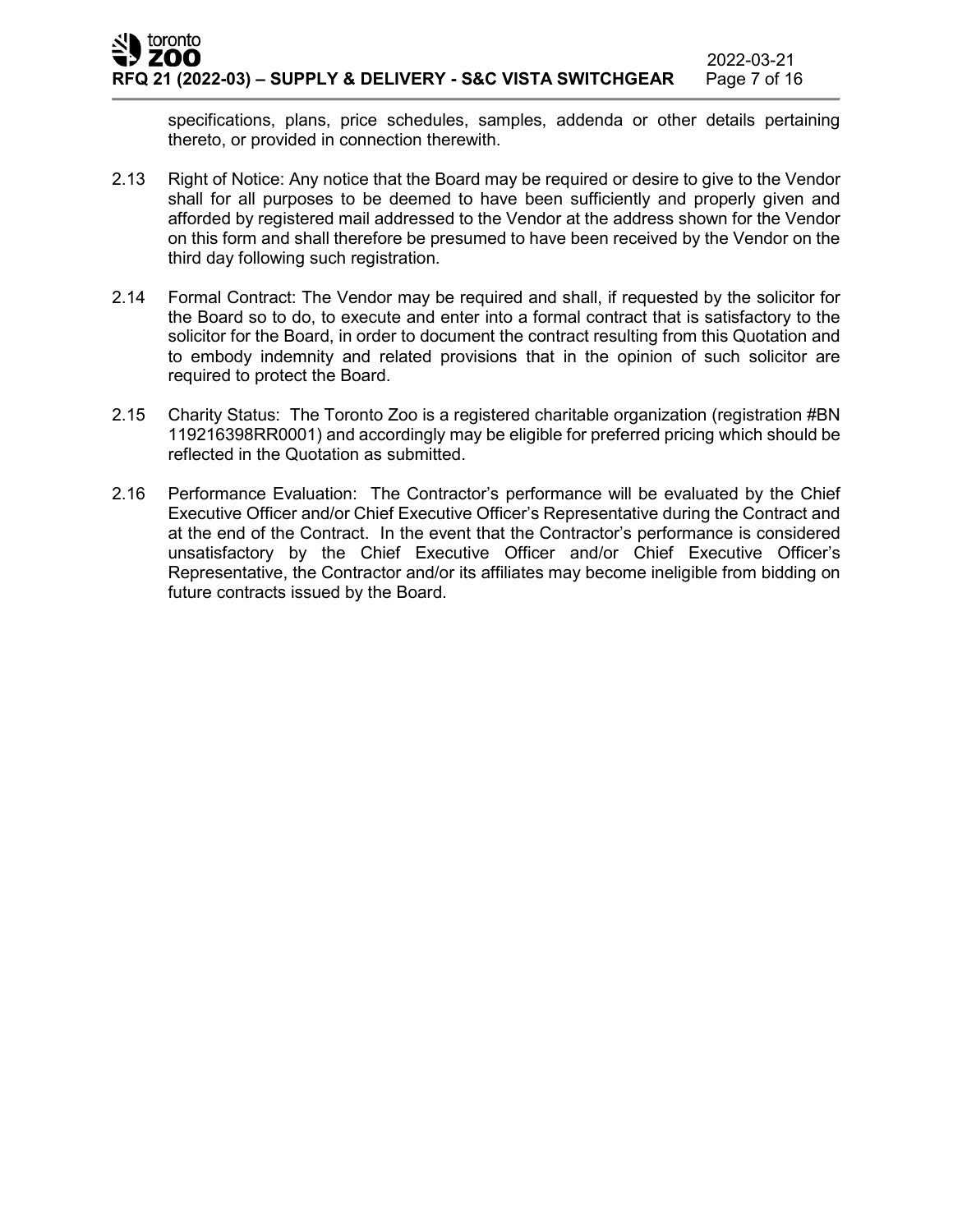### **3.0 PROJECT REQUIREMENTS AND SPECIFICATIONS**

The scope of work includes the supply and delivery of two (2) S&C Manufactured Vista Switchgear units. All work is to be completed in accordance with specifications in the Request for Quotation (RFQ). The contractor is responsible for all pricing and all other arrangements with all subcontractors as required.

The work shall commence once the project has been awarded and a Purchase Order issued.

## 3.1 **PRODUCT SPECIFICATION**

3.1.1 Units must be S&C Manufactured.

3.1.2 Provide cost for supply & delivery of one (1) unit, as per Attachment & Specification #1.

3.1.3 Provide cost for supply & delivery of one (1) unit, as per Attachment & Specification #2.

- 3.2 Without limitation to any additional warranties provided by the Vendor, the Vendor warrants that:
	- (a) all equipment delivered, shall be new and of merchantable quality and free from defects in workmanship and materials;
	- (b) all equipment shall strictly conform to applicable samples, specifications and drawings;
	- (c) all equipment shall be fit for the purpose intended for the Toronto Zoo;
	- (d) all equipment shall be free and clear of all liens, charges and encumbrances; and
	- (e) the shipping and handling of any hazardous material will be made in accordance with all applicable laws and regulations.
- 3.3 Unless a longer warranty period is specified on the face of the purchase order, or is otherwise provided, the foregoing warranty shall be valid for a minimum of two (2) years from the date of acceptance of the Deliverables by the Toronto Zoo. If at any time prior to the expiration of any applicable warranty period, any weakness, deficiency, failure, breakdown or deterioration in material is discovered in the Deliverables provided by the vendor, or if the work does not confirm to the terms and conditions of this Agreement, the Toronto Zoo may at its option:
	- (a) Require the Vendor to promptly replace, redesign or correct the defective or nonconfirming equipment at no expense to the Toronto Zoo, or
	- (b) The Toronto Zoo may replace the equipment and charge the Vendor with the expenses incurred by the Toronto Zoo.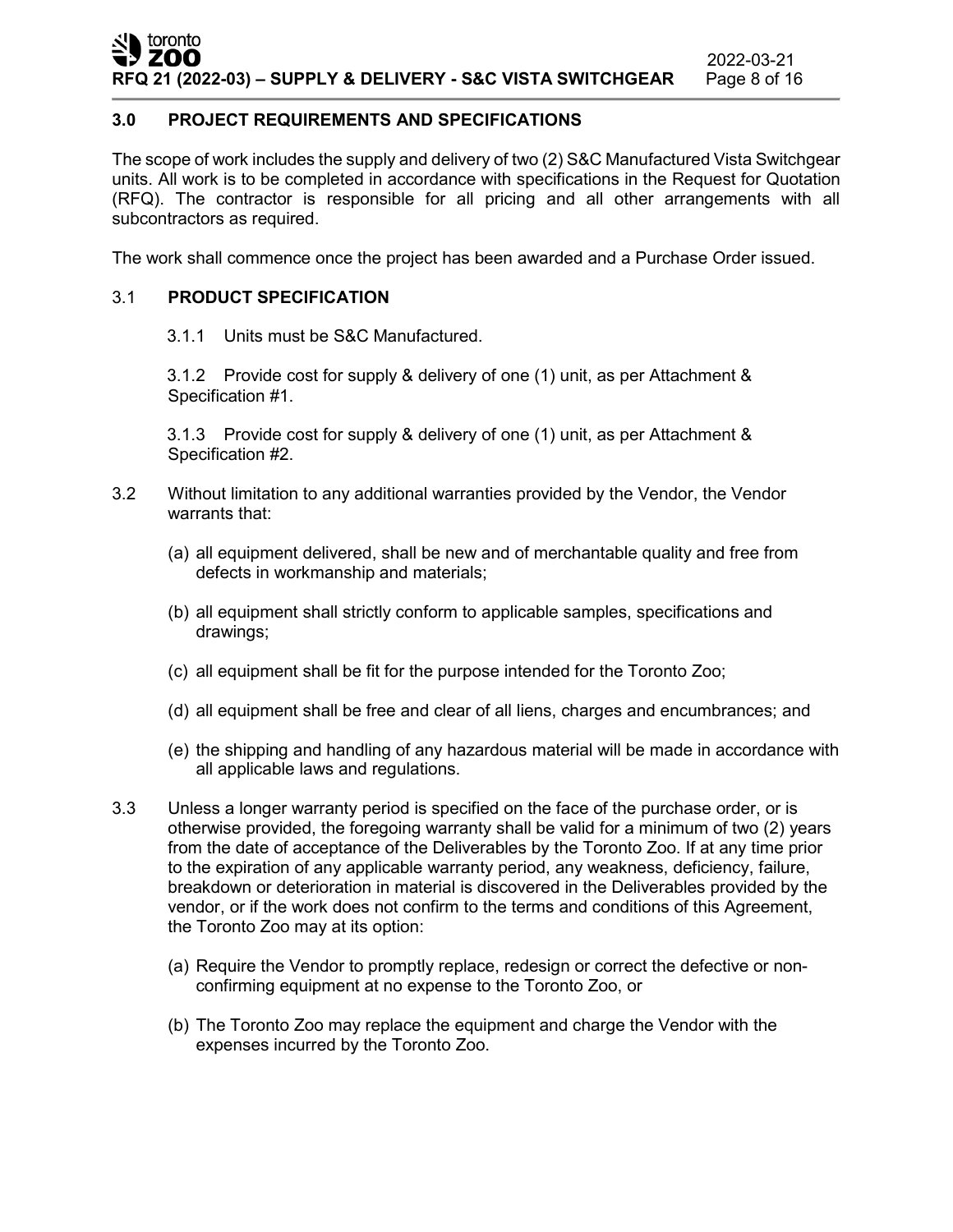### 3.4 **CONTRACTOR/VENDOR RESPONSIBILITIES**

- 1. Regular meetings/communication with the Toronto Zoo Project Team to review project status and to discuss issues that may arise during the project.
- 2. Provide samples, mock ups, etc. as required to the Project Team.
- 3. Provide product information, SDS sheets and colour samples to the Project Team prior to start of the work where applicable.
- 4. Provide the Zoo with a minimum two (2) year warranty upon receival of equipment.
- 5. Protect adjacent areas not included in the project. Any damage caused will be the responsibility of the contractor to rectify at no additional cost to the Zoo.
- 6. Clean-up the work area daily and make good any damage caused as a result of the work.
- 7. Secure the work site and provide construction signs and barriers to prevent injury to Zoo personnel and the public who will require access to the space during the work.
- 8. Upon award of contract, Contractor is to finish all work, including clean up and demobilization by the completion date specified.
- 9. Submit all shop drawings for review and approval prior to start of fabrication. Review of shop drawings shall not mean that the Toronto Zoo approves detail design inherent in shop drawings, responsibility for which shall remain with the Contractor submitting same, and such review shall not relieve the Contractor of his responsibility for errors or omissions in shop drawings or of his responsibility for meeting all requirements of the subcontract documents.
- 10. Submit close out documents as requested. Include warranties and "As built" drawings.

### 3.5 **SAFETY SPECIFICATIONS**

- 1. It is the responsibility of the Contractor to protect the site as required during construction.
- 2. Ensure that awareness of public safety is considered and protect visitors in the vicinity during the construction period.
- 3. All necessary personal protective equipment must be worn at all times and MSDS sheets must be available on site as required.
- 4. The contractor is to abide by applicable Toronto Zoo Health & Safety Policies
	- i. SAFE-002 Health & Safety Hazard Reporting
	- ii. SAFE-017 Contractors Safety
	- iii. SAFE-018 Vehicles on Site
	- iv. SAFE-007 Working in Confined Space
	- v. SAFE-025 Hot Work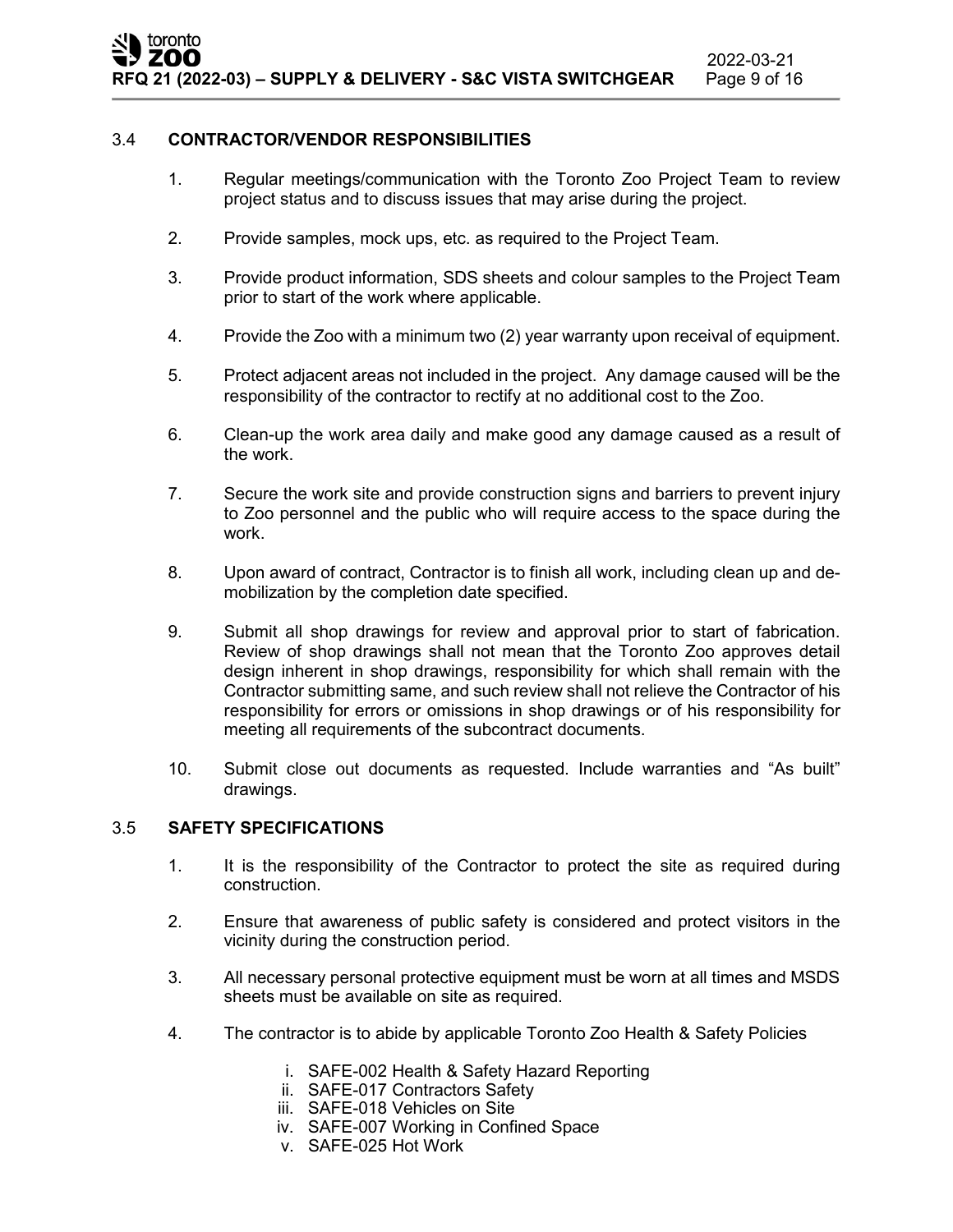### vi. SAFE-013 Equipment Lockout/Tagout

5. The Ontario Health and Safety Acts, the Ontario Building Code and all other applicable codes including the Fire Codes.

Toronto Zoo's Commitment to the City of Toronto's Corporate Smog Alert Response Plan

6. It is the responsibility of the Contractor to ensure that the work site is properly protected at all times. All work sites must be marked and barriered adequately with construction signs posted to secure and isolate the work site from the public or other personnel that have access to the area.

### 3.6 **OTHER INFORMATION**

The successful bidder must demonstrate the ability to complete the work to standards acceptable to the Zoo and prove past performance in the completion of similar types of work for other clients by providing relevant examples of work and references. The successful bidder must also demonstrate and guarantee that they can produce the work in the allotted time.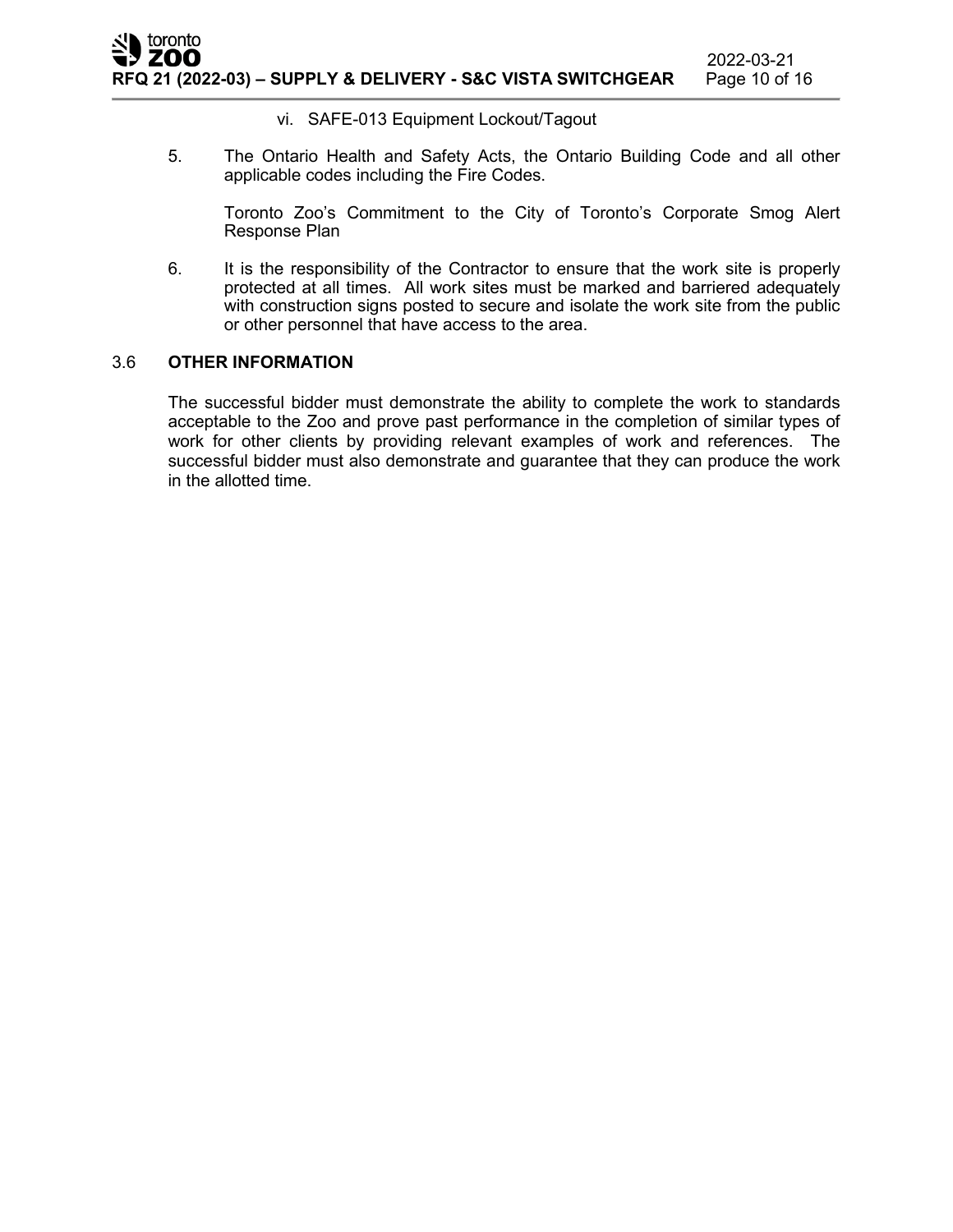### **4.0 SUBMISSION FORMS:**

- a. I/We, hereby, submit the Quotation and will comply with all terms, conditions, specifications and drawings (when provided) as set out within the Board's Quotation.
- b. I/We, hereby, have received, allowed for and included as part of our submission all issued Addendum numbered example.
- c. This form must be completed, properly signed and received on or before the date and time specified or your Quotation will not be considered. Quotation prices shall remain in effect for a period of ninety (90) days from the Quotation due date.
- d. The Board of Management of the Toronto Zoo reserves the right to reject any or all Quotations or to accept any Quotation, should it deem such action to be in its interests.
- e. By signing and submitting this FORM, you are agreeing to the release of your quotation information, as deemed necessary by the Board, in order to conduct business associated with this quotation or project.

| <b>COMPANY INFORMATION</b> |           |
|----------------------------|-----------|
| Company Name:              |           |
| Name of authorized         |           |
| <b>Signing Officer</b>     | Title:    |
| Signature of authorized    | Date:     |
| Signing Officer:           |           |
| <b>Contact Name:</b>       | Title:    |
| Address:                   |           |
| Telephone #:               | Fax $#$ : |
| Email:                     | Web Site: |
| HST#:                      |           |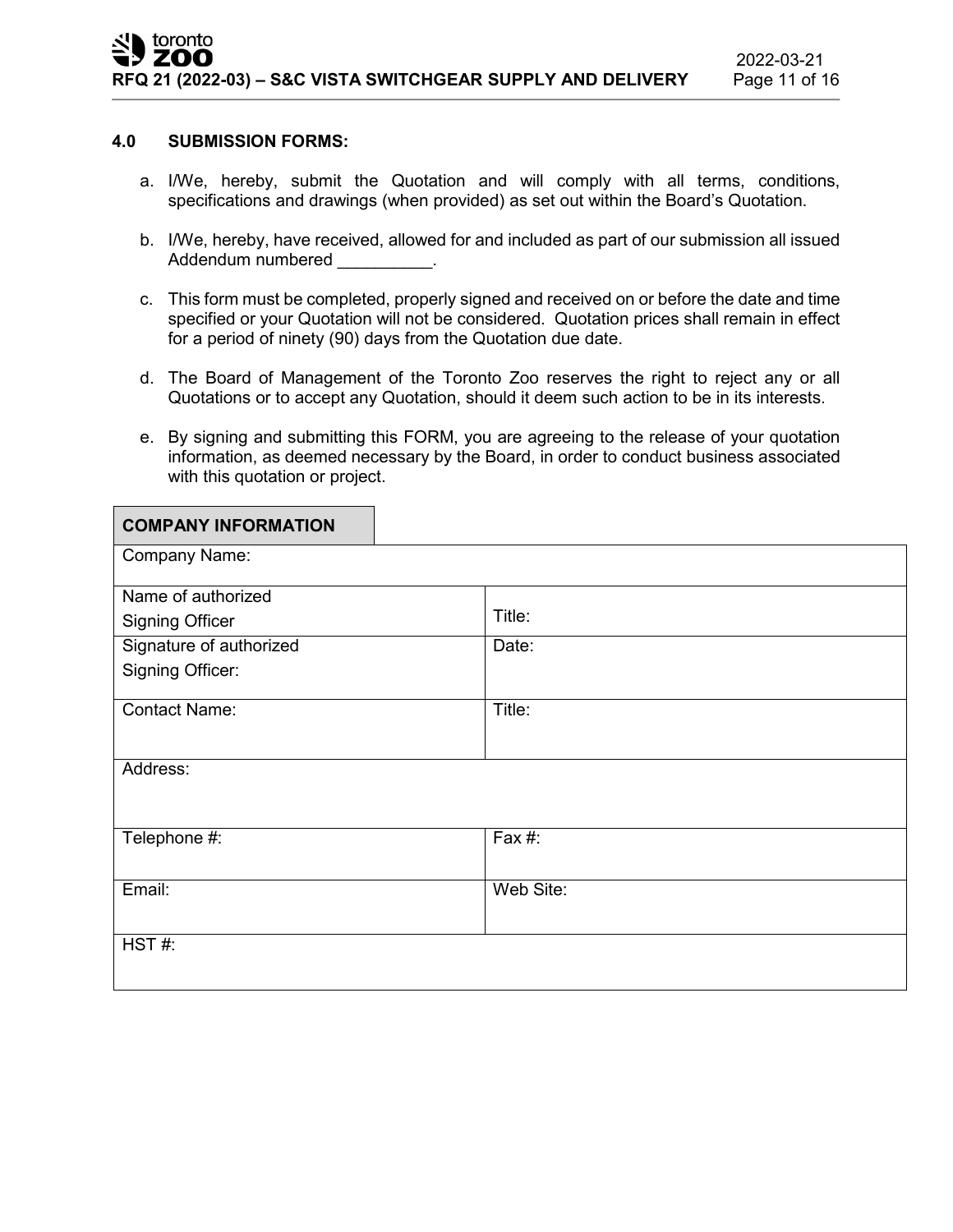### **4.1 UNIT PRICING**

Prices shall be all-inclusive and include for all labour, materials, supplies, site visits, travel, shipping costs, duty, insurance, expenses, disbursements, and all other costs and fees necessary to complete the Deliverables.

Prices are in Canadian funds, are inclusive of all applicable duties and taxes, except applicable HST, which shall be itemized separately where indicated.

| <b>Description</b>                                                                                   |   | Price each, excluding HST |
|------------------------------------------------------------------------------------------------------|---|---------------------------|
| Supply and delivery of one (1) S&C Manufactured Vista<br>Switchgear, as per section 3.2 of this RFQ. | S | /unit                     |
| Supply and delivery of one (1) S&C Manufactured Vista<br>Switchgear, as per section 3.3 of this RFQ. | S | /unit                     |
| <b>HST</b>                                                                                           |   |                           |
| <b>Total</b>                                                                                         |   |                           |

| <b>COMMITMENT TO DELIVER</b>                                                                              | YES / NO |
|-----------------------------------------------------------------------------------------------------------|----------|
| Please confirm that you are able to supply & deliver by 2022-12-31<br>If NO, please state alternate date. |          |

| <b>WARRANTY</b>                                             | <b>Specify</b> |
|-------------------------------------------------------------|----------------|
| Please confirm minimum two (2) year warranty upon receival. |                |

| <b>DISCOUNT</b>                                                                                                                                                                                                                              | <b>Discount</b>          | <b>Days</b> |
|----------------------------------------------------------------------------------------------------------------------------------------------------------------------------------------------------------------------------------------------|--------------------------|-------------|
| Discount allowed for prompt payment and period within which<br>invoice must be paid to qualify.                                                                                                                                              | %                        |             |
|                                                                                                                                                                                                                                              | <b>Discount/Donation</b> |             |
| <b>Charity Status:</b> The Toronto Zoo is a registered charitable<br>organization (registration #BN 119216398RR0001)<br>and<br>accordingly may be eligible for preferred pricing which should be<br>reflected in the Quotation as submitted. |                          |             |

| Name of Firm: |  |
|---------------|--|
|               |  |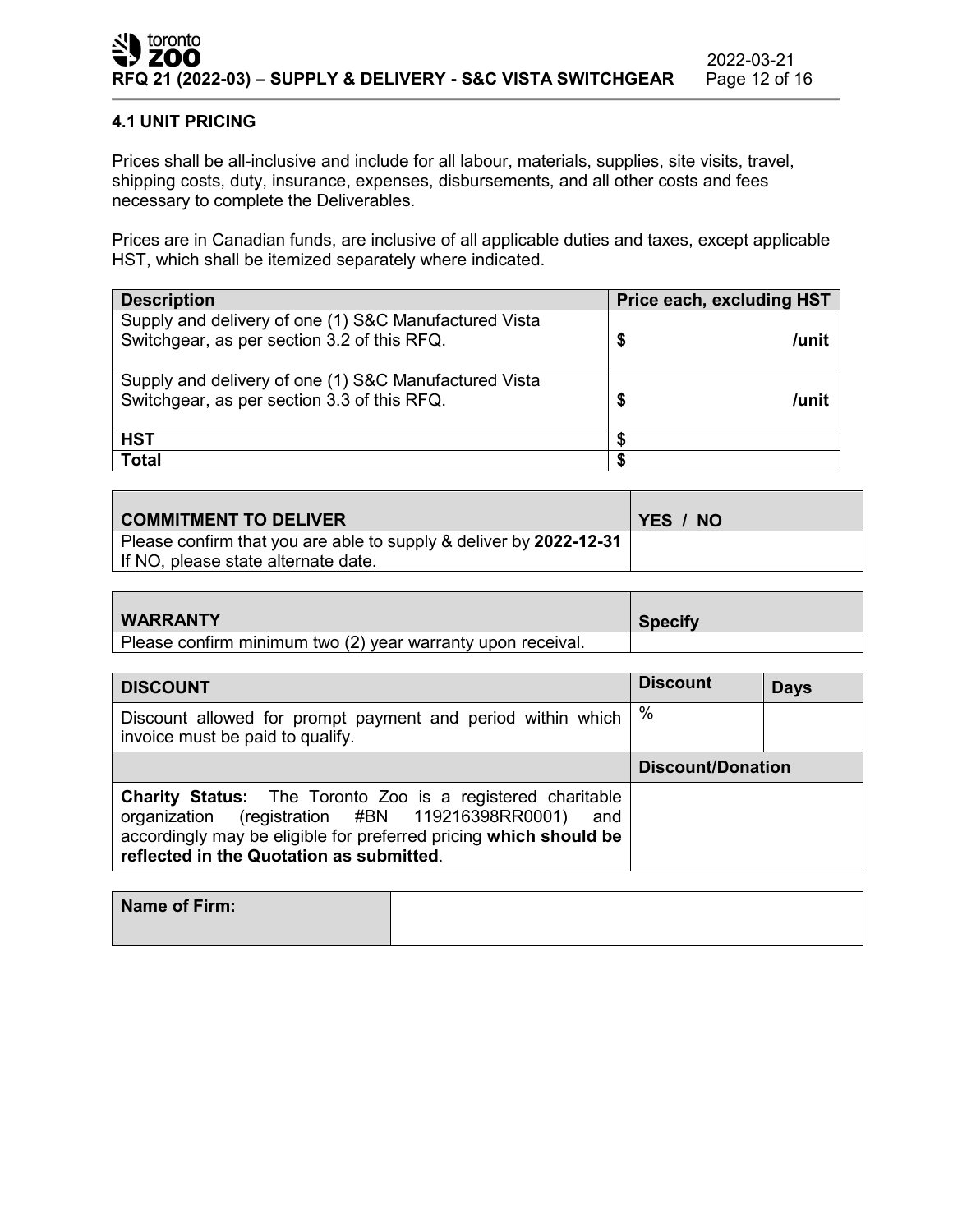SU toronto

2022-03-21<br>Page 13 of 16

### **SUBMISSION LABEL**

**INTENIONALLY LEFT BLANK**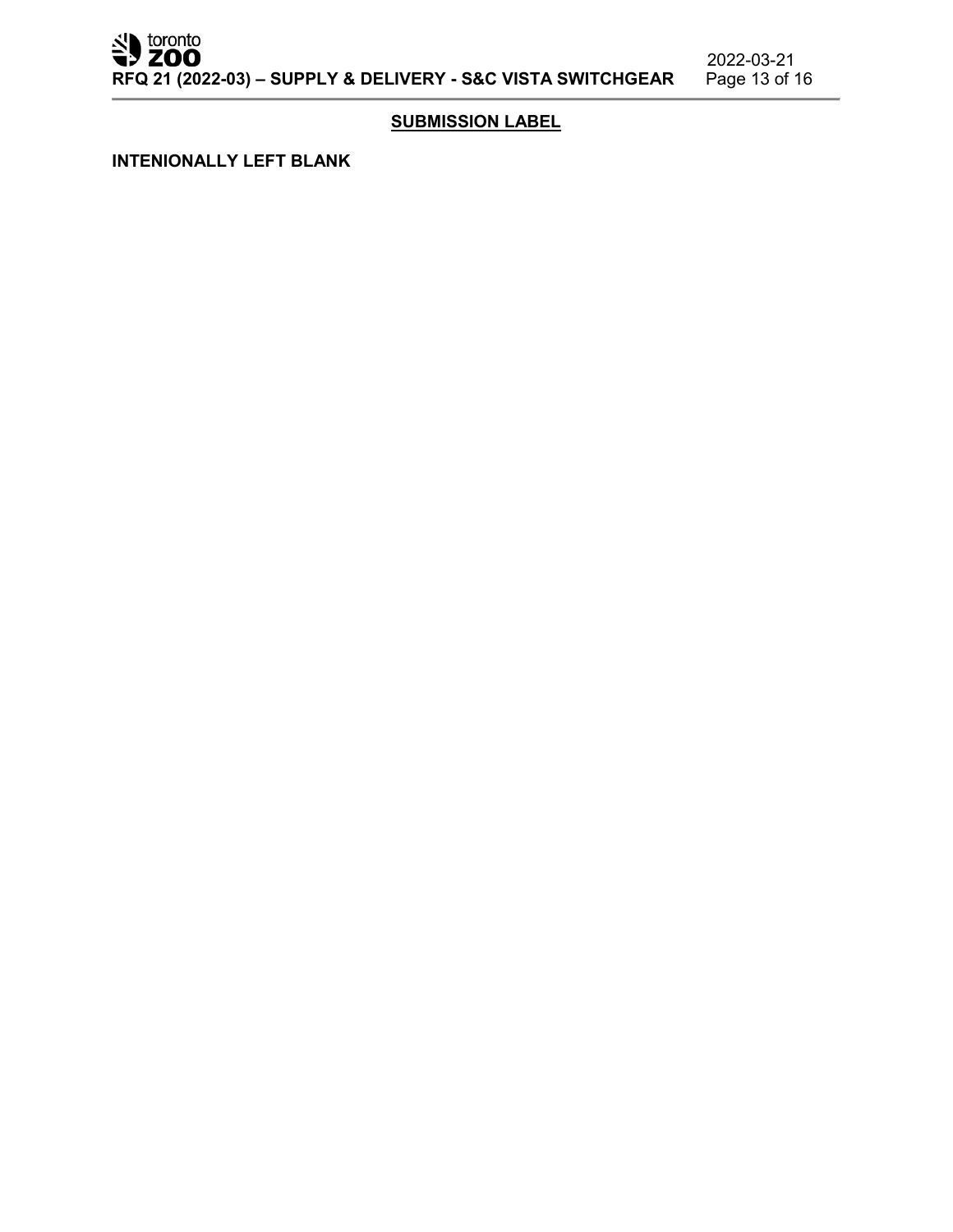┑

### **NOTICE OF NO BID**

### **INSTRUCTIONS:**

 $\Gamma$ 

It is important to the Toronto Zoo to receive a reply from all invited bidders. If you are unable, or do not wish to submit a bid, please complete the following portions of this form. State your reason for not bidding by checking the applicable box(es) or by explaining briefly in the space provided. It is not necessary to return any other Request for Proposal/Quotation/Tender documents or forms. Please just return this completed form by fax 416b392-6711 or by email [bids@torontozoo.ca](mailto:bids@torontozoo.ca) prior to the official closing date.

| A Proposal/Quotation/Tender is not submitted for the following reason(s): |                                                                      |
|---------------------------------------------------------------------------|----------------------------------------------------------------------|
| Project/quantity too large.                                               | Project/quantity too small.                                          |
| We do not offer services or<br>commodities to these requirements          | Cannot meet delivery or completion<br>requirement                    |
| We do not offer this service or<br>commodity.                             | Agreements with other company do not<br>permit us to sell directly.  |
| Cannot handle due to present<br>commitments.                              | Licensing restrictions                                               |
| Unable to bid competitively.                                              | We do not wish to bid on this service or<br>commodity in the future. |
| Insufficient information to prepare<br>quote/proposal/tender              | Specifications are not sufficiently defined                          |
| We are unable to meet bonding or<br>insurance requirements.               |                                                                      |

Other reasons or additional comments (please explain):

| Company Name:          |  |
|------------------------|--|
| Address                |  |
| <b>Contact Person:</b> |  |
| Signature of           |  |
| Company                |  |
| Representative:        |  |
| Date:                  |  |
| Phone Number:          |  |
| Email address          |  |
| Fax Number:            |  |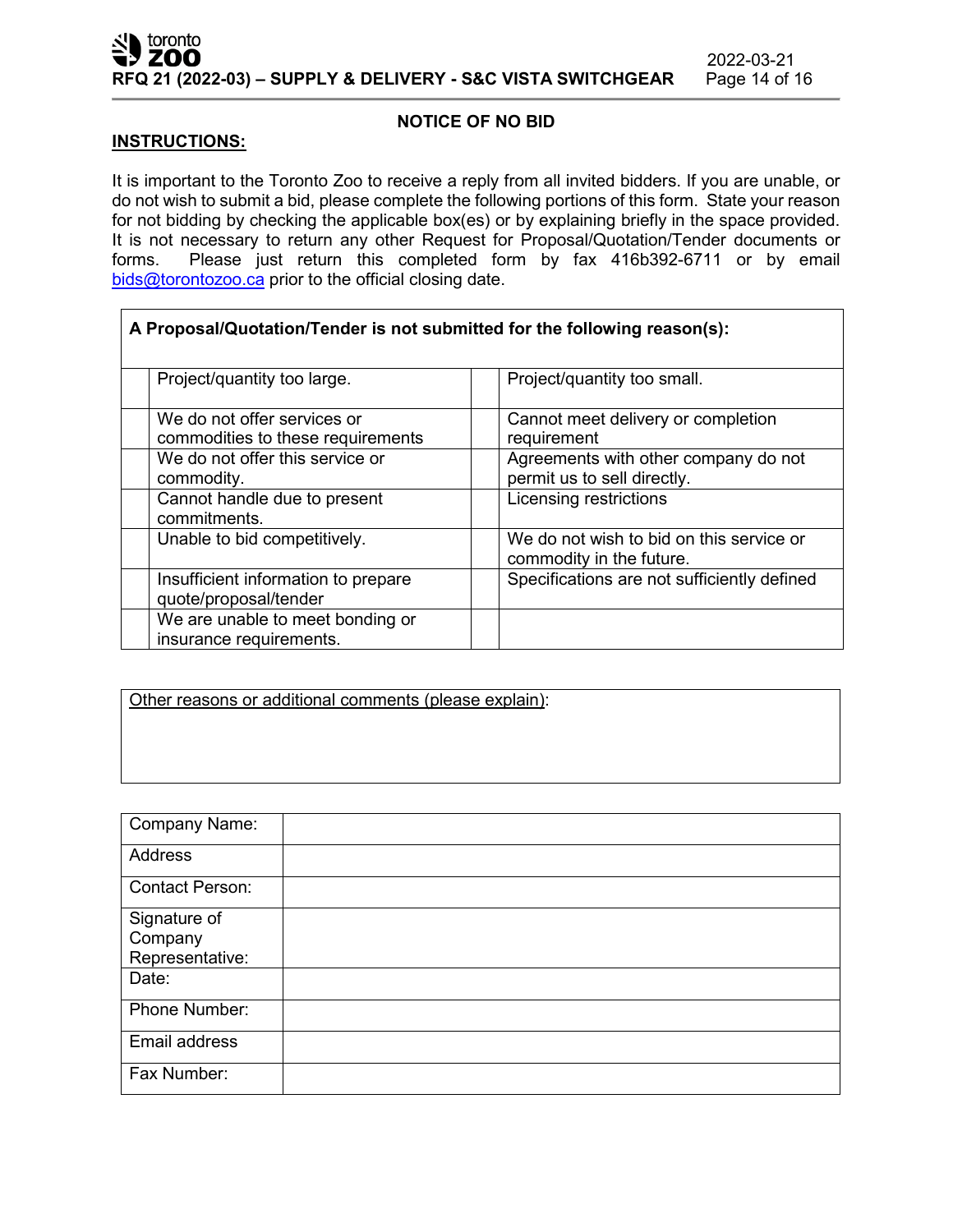### **APPENDIX A – LIST OF SUB-CONTRACTOR**

The Bidder proposes to sublet the following portions of the Work to the persons firms or corporations indicated. The Bidder (Contractor) is responsible for all pricing with all subcontractors.

The Bidder submits that in proposing the under mentioned subcontractors, the Bidder has consulted each and have ascertained to our completed satisfaction that those names are fully acquainted with the extent and nature of the work and that they will execute their work with the requirements of the contract documents.

| Work or services to be provided | Name and address of sub-contractor   Telephone<br>or person |  |
|---------------------------------|-------------------------------------------------------------|--|
|                                 |                                                             |  |
|                                 |                                                             |  |
|                                 |                                                             |  |
|                                 |                                                             |  |
|                                 |                                                             |  |
|                                 |                                                             |  |
|                                 |                                                             |  |
|                                 |                                                             |  |

| Name of Bidder: |  |
|-----------------|--|
|                 |  |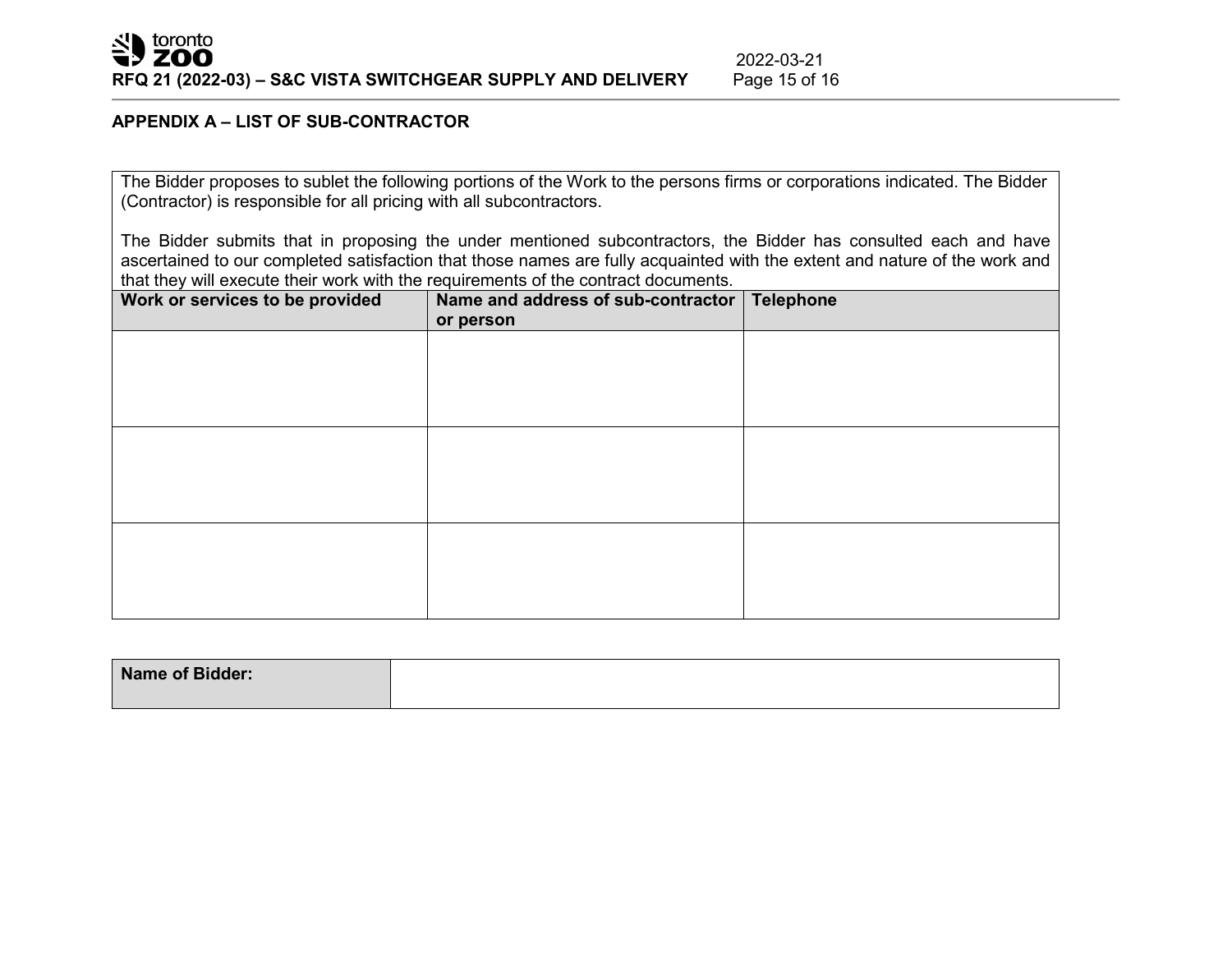### **APPENDIX C – ACCESSIBILITY FOR ONTARIANS WITH DISABILITIES ACT (AODA)**

The Toronto Zoo supports the goals of the Accessibility for Ontarians with Disabilities Act (AODA), 2005 and is committed to providing equal treatment and equitable benefits of Toronto Zoo services, programs and facilities in a manner that respects the dignity and independence of people with disabilities.

2022-03-21<br>Page 16 of 16

Accessibility for Ontarians with Disabilities Act (AODA) Requirements: "Pursuant to Section 6 of Ontario Regulation 429/07 ("Regulation"), Accessibility Standards for Customer Service made under the Accessibility for Ontarians with Disabilities Act, 2005, the contractor, i.e. successful bidder/proponent, shall ensure that all of its employees, agents, volunteers, or others for whom it is at law responsible, receive training about the provision of the goods and services contemplated herein to persons with disabilities. Such training shall be provided in accordance with Section 6 of the Regulation and shall include, without limitation, a review of the purposes of the Act and the requirements of the Regulation, as well as instruction regarding all matters set out in Section 6 of the Regulation. This training will take approximately twenty minutes and is available on-line at <http://www.mcss.gov.on.ca/mcss/serve-ability/splash.html>

The contractor, i.e. successful bidder/ proponent where requested by the Toronto Zoo shall provide written proof that all employees, agents, volunteers, or others for whom it is at law responsible have been trained as required under the act as well as any documentation regarding training policies, practices and procedures."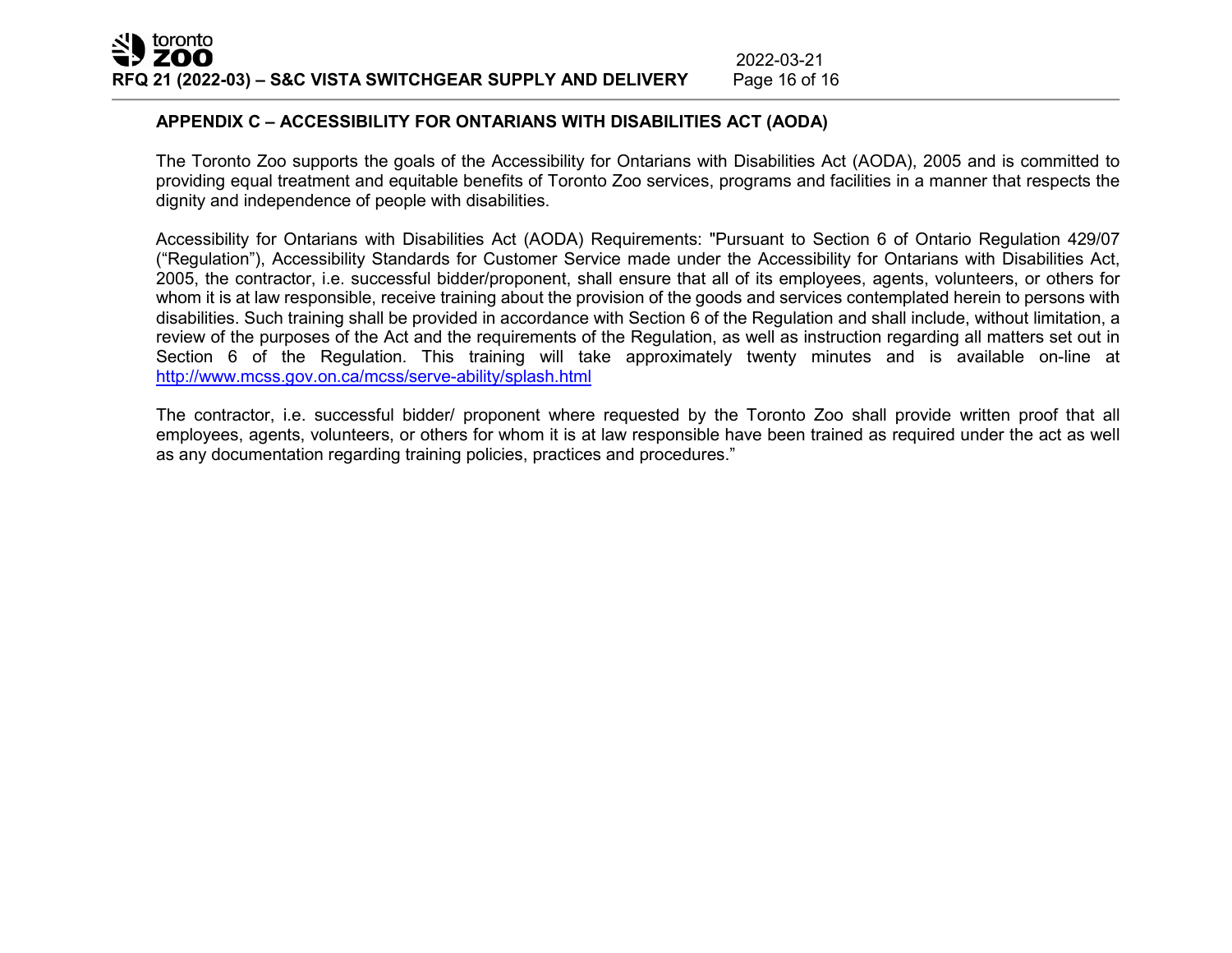$\widehat{(1,10)}$ 7



### FEATURES IN THIS ASSEMBLY

OPEN TOP VIEW

ENCLOSURE FRONT TERMINATION VIEW



<u>OPEN FRONT TERMINATION VIEW</u>

34 7/8

 $\odot$ 

28 3/8

 $(24)$ 

SECTION A-A: LOAD SWITCH

SECTION B-B:FAULT-INTERRUPTER

ENCLOSURE LEFTHAND VIEW







19

THIS VISTA UDS IS EQUIPPED WITH FAULT-INTERRUPTERS THAT ARE THREE-POLE GROUP OPERATEDFOR MANUAL SWITCHING.1. NAMEPLATE

- 
- 2. 600-AMPERE THREE-POLE LOAD-INTERRUPTER SWITCH WITHGROUND POSITION
- 3. 600-AMPERE THREE-POLE MANUAL FAULT-INTERRUPTER WITH THREE-POSITION(CLOSED-OPEN-GROUND) DISCONNECT
- 4. WINDOW FOR VIEWING OPEN GAP AND GROUNDED POSITION OFLOAD-INTERRUPTER SWITCH OR FAULT INTERRUPTER
- 5. GAS FILL PORT
- 6. OPERATING MECHANISM
- 7. MANUAL OPERATING HANDLE
- 8. PRESSURE GAUGE
- 9. TWO-HOLE GROUND PAD
- 10. SUBMERSIBLE SF6-INSULATED TANK
- 11. 600-AMPERE BUSHINGS FOR LOAD-INTERRUPTER SWITCH
- 12. 600-AMPERE BUSHINGS FOR FAULT-INTERRUPTER 13. OVERCURRENT CONTROL
- 14. 14-GAUGE PAD-MOUNTED ENCLOSURE
- 15. RETRACTABLE LIFTING TAB
- 16. PENTAHEAD BOLT LOCKING MECHANISM ACCOMMODATESPADLOCK WITH .375" DIAMETER SHACKLE
- 17. HINGED LIFT-UP ROOF
- 18. ROOF RETAINER TO HOLD ROOF IN POSITION
- 19. 600-AMPERE ALUMINUM BUS
- CUSTOMER SPECIFIC WARNING SIGN20.
- $21.$ REMOVABLE PANEL
- 23. OPERATION COMPARTMENT LABEL
- 24. TERMINATION COMPARTMENT LABEL
- 25. VOLTAGE INDICATION WITH TEST FEATURE



### OPTIONAL FEATURES IN THIS ASSEMBLY

- -F2 MOUNTING PROVISIONS FOR A FAULT INDICATOR FOR EACH LOAD-INTERRUPTER SWITCH, WITH VIEWING WINDOW
- -L2 POTENTIAL INDICATION WITH TEST FEATURE, WITH PROVISIONS FOR LOW-VOLTAGE PHASING
- -M3 600-AMPERE BUSHINGS WITH STUDS IN LIEU OF 200-AMPERE BUSHING WELLS AT FAULT-INTERRUPTER AND BUS TERMINALS
- -P6 PAD-MOUNTED STYLE, FIVE OR SIX-WAY UNIT, MILD-STEEL OUTER ENCLOSURE, OLIVE GREEN FINISH
- -T3 THREE-POLE MANUAL FAULT-INTERRUPTERS: QTY. (3)

### SPECIAL FEATURES

40. CUSTOMER SPECIFIC WARNING LABELS (IN LIEU OF S&C WARNING LABELS) APPLIED TO THE OPERATION AND TERMINATION SIDES OF THE HIGH VOLTAGE ENCLOSURE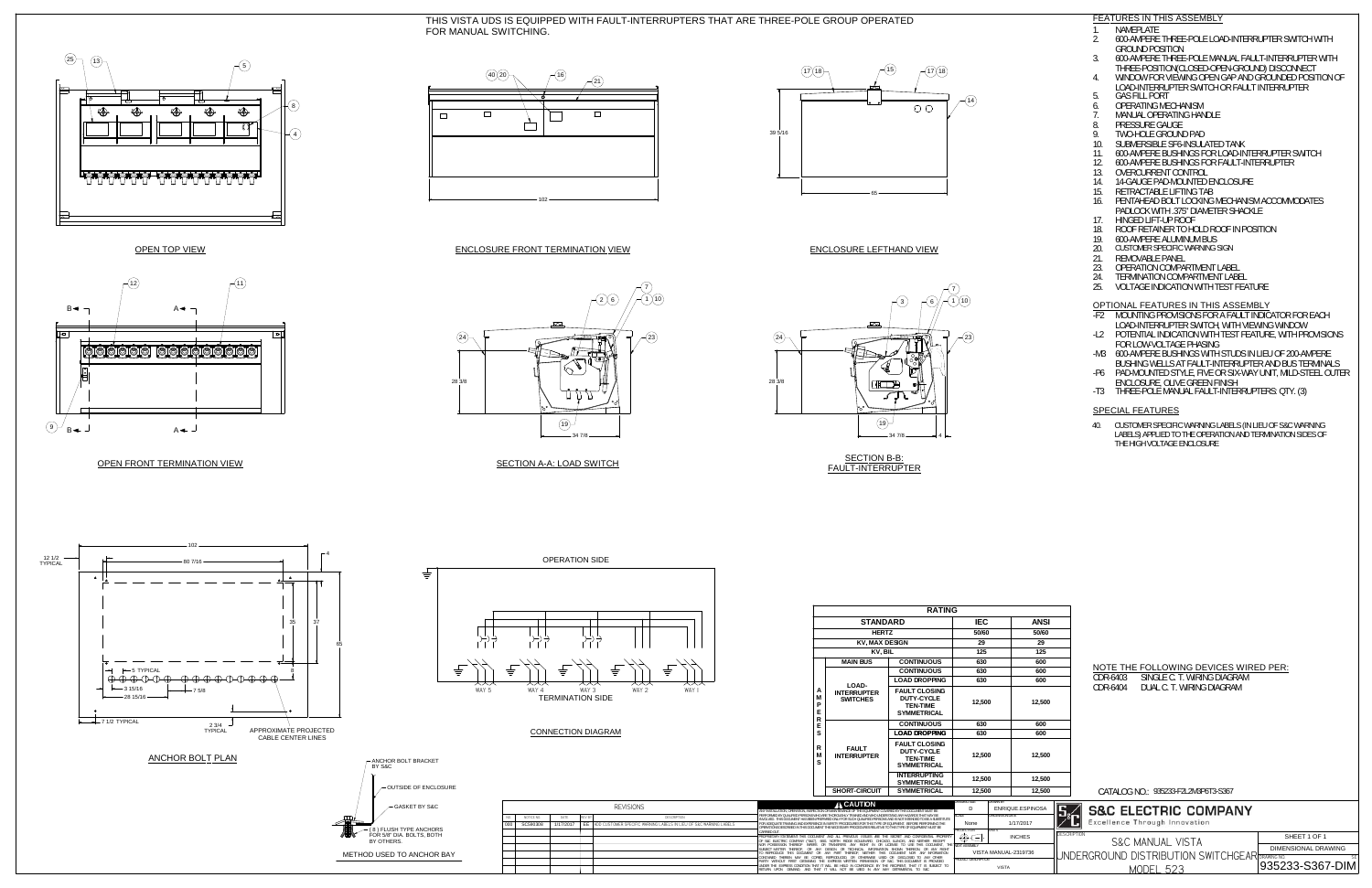PRODUCT DESCRIPTION VISTA

|                        |                      | <b>RATING</b>                                                                                                                                                                                                                                                                                                                                                                                                                                |                                                                                                                  |                                           |                                         |               |
|------------------------|----------------------|----------------------------------------------------------------------------------------------------------------------------------------------------------------------------------------------------------------------------------------------------------------------------------------------------------------------------------------------------------------------------------------------------------------------------------------------|------------------------------------------------------------------------------------------------------------------|-------------------------------------------|-----------------------------------------|---------------|
|                        |                      | <b>STANDARD</b>                                                                                                                                                                                                                                                                                                                                                                                                                              |                                                                                                                  | <b>IEC</b>                                |                                         | <b>ANSI</b>   |
|                        |                      | <b>HERTZ</b>                                                                                                                                                                                                                                                                                                                                                                                                                                 |                                                                                                                  | 50/60                                     |                                         | 50/60         |
|                        |                      | <b>KV, MAX DESIGN</b>                                                                                                                                                                                                                                                                                                                                                                                                                        |                                                                                                                  | 29                                        |                                         | 29            |
|                        |                      | KV, BIL                                                                                                                                                                                                                                                                                                                                                                                                                                      |                                                                                                                  | 125                                       |                                         | 125           |
|                        |                      | <b>MAIN BUS</b>                                                                                                                                                                                                                                                                                                                                                                                                                              | <b>CONTINUOUS</b>                                                                                                | 630                                       |                                         | 600           |
|                        |                      |                                                                                                                                                                                                                                                                                                                                                                                                                                              | <b>CONTINUOUS</b>                                                                                                | 630                                       |                                         | 600           |
|                        |                      |                                                                                                                                                                                                                                                                                                                                                                                                                                              | <b>LOAD DROPPING</b>                                                                                             | 630                                       |                                         | 600           |
|                        | A<br>M<br>Р<br>Е     | LOAD-<br><b>INTERRUPTER</b><br><b>SWITCHES</b>                                                                                                                                                                                                                                                                                                                                                                                               | <b>FAULT CLOSING</b><br><b>DUTY-CYCLE</b><br><b>TEN-TIME</b><br><b>SYMMETRICAL</b>                               | 12,500                                    |                                         | 12,500        |
|                        | R<br>Е               |                                                                                                                                                                                                                                                                                                                                                                                                                                              | <b>CONTINUOUS</b>                                                                                                | 630                                       |                                         | 600           |
|                        | S                    |                                                                                                                                                                                                                                                                                                                                                                                                                                              | <b>LOAD DROPPING</b>                                                                                             | 630                                       |                                         | 600           |
|                        | R<br>M<br>S          | <b>FAULT</b><br><b>INTERRUPTER</b>                                                                                                                                                                                                                                                                                                                                                                                                           | <b>FAULT CLOSING</b><br><b>DUTY-CYCLE</b><br><b>TEN-TIME</b><br><b>SYMMETRICAL</b>                               | 12,500                                    |                                         | 12,500        |
|                        |                      |                                                                                                                                                                                                                                                                                                                                                                                                                                              | <b>INTERRUPTING</b><br><b>SYMMETRICAL</b>                                                                        | 12,500                                    |                                         | 12,500        |
|                        | <b>SHORT-CIRCUIT</b> | <b>SYMMETRICAL</b>                                                                                                                                                                                                                                                                                                                                                                                                                           | 12,500                                                                                                           |                                           | 12,500                                  |               |
|                        |                      | <b>CAUTION</b>                                                                                                                                                                                                                                                                                                                                                                                                                               |                                                                                                                  | <b>DRAWING SIZE</b><br>D                  | <b>DRAWN BY</b>                         | LARRY.STUIBER |
|                        |                      | ANY INSTALLATION. OPERATION. INSPECTION OR MAINTENANCE OF THE EQUIPMENT COVERED BY THIS DOCUMENT MUST BE<br>PERFORMED BY QUALIFIED PERSONS WHO ARE THOROUGHLY TRAINED AND WHO UNDERSTAND ANY HAZARDS THAT MAY BE<br>FOR ADEQUATE TRAINING AND EXPERIENCE IN SAFETY PROCEDURES FOR THIS TYPE OF EQUIPMENT. BEFORE PERFORMING THE<br>OPERATIONS DESCRIBED IN THIS DOCUMENT THE NECESSARY PROCEDURES RELATIVE TO THIS TYPE OF EQUIPMENT MUST BE | INVOLVED. THIS DOCUMENT HAS BEEN PREPARED ONLY FOR SUCH QUALIFIED PERSONS AND IS NOT INTENDED TO BE A SUBSTITUTE | <b>SCALE</b><br>None<br><b>PROJECTION</b> | <b>ORIGINATION DATE</b><br><b>UNITS</b> | 12/21/2016    |
| CARRIED OUT            |                      | OF S&C ELECTRIC COMPANY ("S&C"), 6601 NORTH RIDGE BOULEVARD, CHICAGO, ILLINOIS, AND NEITHER RECEIPT                                                                                                                                                                                                                                                                                                                                          | PROPRIETARY STATEMENT: THIS DOCUMENT AND ALL PREVIOUS ISSUES ARE THE SECRET AND CONFIDENTIAL PROPERTY            |                                           |                                         | <b>INCHES</b> |
| NOR POSSESSION THEREOF |                      | SUBJECT MATTER THEREOF, OR ANY DESIGN OR TECHNICAL INFORMATION SHOWN THEREON; OR ANY RIGHT<br>TO REPRODUCE THIS DOCUMENT OR ANY PART THEREOF, NEITHER THIS DOCUMENT NOR ANY INFORMATION<br>CONTAINED THEREIN MAY BE COPIED. REPRODUCED. OR OTHERWISE USED OR DISCLOSED TO ANY OTHER                                                                                                                                                          | INFERS OR TRANSFERS ANY RIGHT IN OR LICENSE TO USE THIS DOCUMENT, THE NEXTASSEMBLY                               |                                           |                                         |               |

PARTY WITHOUT FIRST OBTAINING THE EXPRESS WRITTEN PERMISSION OF S&C. THIS-DOCUMENT IS PROVIDED<br>UNDER THE EXPRESS CONDITION THAT IT WILL BE HELD IN CONFIDENCE BY THE RECIPIENT, THAT IT IS SUBJECT TO<br>RETURN UPON DEMAND, AND

SECTION B-B: FAULT-INTERRUPTER

# THIS VISTA UDS IS EQUIPPED WITH FAULT-INTERRUPTERS THAT ARE THREE-POLE GROUP OPERATED FOR MANUAL SWITCHING.<br>2000-AMPERE

FEATURES IN THIS ASSEMBLY



# ENCLOSURE LEFTHAND VIEW



|                                            |               | NOTE THE FOLLOWING DEVICES WIRED PER:                                                           |
|--------------------------------------------|---------------|-------------------------------------------------------------------------------------------------|
| $\overline{\mathbf{C}}$                    | <b>ANSI</b>   | DUAL C. T. WIRING DIAGRAM<br>CDR-6404                                                           |
| 60                                         | 50/60         |                                                                                                 |
| 9                                          | 29            |                                                                                                 |
| :5                                         | 125           |                                                                                                 |
| O                                          | 600           |                                                                                                 |
| O                                          | 600           |                                                                                                 |
| O                                          | 600           |                                                                                                 |
| 500                                        | 12,500        |                                                                                                 |
| O                                          | 600           |                                                                                                 |
| O                                          | 600           |                                                                                                 |
| 500                                        | 12,500        |                                                                                                 |
| 500                                        | 12,500        |                                                                                                 |
| 500                                        | 12,500        | CATALOG NO.: 936243-F2L2M3P6T4-S367                                                             |
| <b>DRAWN BY</b><br><b>ORIGINATION DATE</b> | LARRY.STUIBER | <b>S&amp;C ELECTRIC COMPANY</b>                                                                 |
|                                            | 12/21/2016    | Excellence Through Innovation                                                                   |
| <b>UNITS</b>                               | <b>INCHES</b> | <b>DESCRIPTION</b><br>SHEET 1 OF 1<br><b>S&amp;C MANUAL VISTA</b><br><b>DIMENSIONAL DRAWING</b> |
| <b>TION</b><br><b>VISTA</b>                |               | UNDERGROUND DISTRIBUTION SWITCHGEAR DRAWING NO.<br>$\overline{SE}$<br>936243-S367<br>MODEL 624  |



- 
- 2. 600-AMPERE THREE-POLE LOAD-INTERRUPTER SWITCH WITH GROUND POSITION
- 3. 600-AMPERE THREE-POLE MANUAL FAULT-INTERRUPTER WITH THREE-POSITION(CLOSED-OPEN-GROUND) DISCONNECT
- 4. WINDOW FOR VIEWING OPEN GAP AND GROUNDED POSITION OF LOAD-INTERRUPTER SWITCH OR FAULT INTERRUPTER
- 5. GAS FILL PORT
- 6. OPERATING MECHANISM
- MANUAL OPERATING HANDLE
- 8. PRESSURE GAUGE
- 9. TWO-HOLE GROUND PAD 10. SUBMERSIBLE SF6-INSULATED TANK
- 11. 600-AMPERE BUSHINGS FOR LOAD-INTERRUPTER SWITCH
- 12. 600-AMPERE BUSHINGS FOR FAULT-INTERRUPTER
- 13. OVERCURRENT CONTROL
- 14. 14-GAUGE PAD-MOUNTED ENCLOSURE
- 15. RETRACTABLE LIFTING TAB
- 16. PENTAHEAD BOLT LOCKING MECHANISM ACCOMMODATES PADLOCK WITH .375" DIAMETER SHACKLE
- 17. HINGED LIFT-UP ROOF
- 18. ROOF RETAINER TO HOLD ROOF IN POSITION
- 19. 600-AMPERE ALUMINUM BUS
- 20. CUSTOMER SPECIFIC WARNING SIGN
- 21. REMOVABLE PANEL
- 23. OPERATION COMPARTMENT LABEL
- 24. TERMINATION COMPARTMENT LABEL
- 25. VOLTAGE INDICATION WITH TEST FEATURE

OPTIONAL FEATURES IN THIS ASSEMBLY

- -F2 MOUNTING PROVISIONS FOR A FAULT INDICATOR FOR EACHLOAD-INTERRUPTER SWITCH, WITH VIEWING WINDOW
- -L2 POTENTIAL INDICATION WITH TEST FEATURE, WITH PROVISIONS FOR LOW-VOLTAGE PHASING
- -M3 600-AMPERE BUSHINGS WITH STUDS IN LIEU OF 200-AMPERE BUSHING WELLS AT FAULT-INTERRUPTER AND BUS TERMINALS
- -P6 PAD-MOUNTED STYLE, FIVE OR SIX-WAY UNIT, MILD-STEEL OUTER ENCLOSURE, OLIVE GREEN FINISH
- -T4 THREE-POLE MANUAL FAULT-INTERRUPTERS: QTY. (4)

# SPECIAL FEATURES

40. CUSTOMER SPECIFIC WARNING LABELS (IN LIEU OF S&C WARNING LABELS) APPLIED TO THE FRONT AND REAR EXTERIOR OF THE HIGH VOLTAGE ENCLOSURE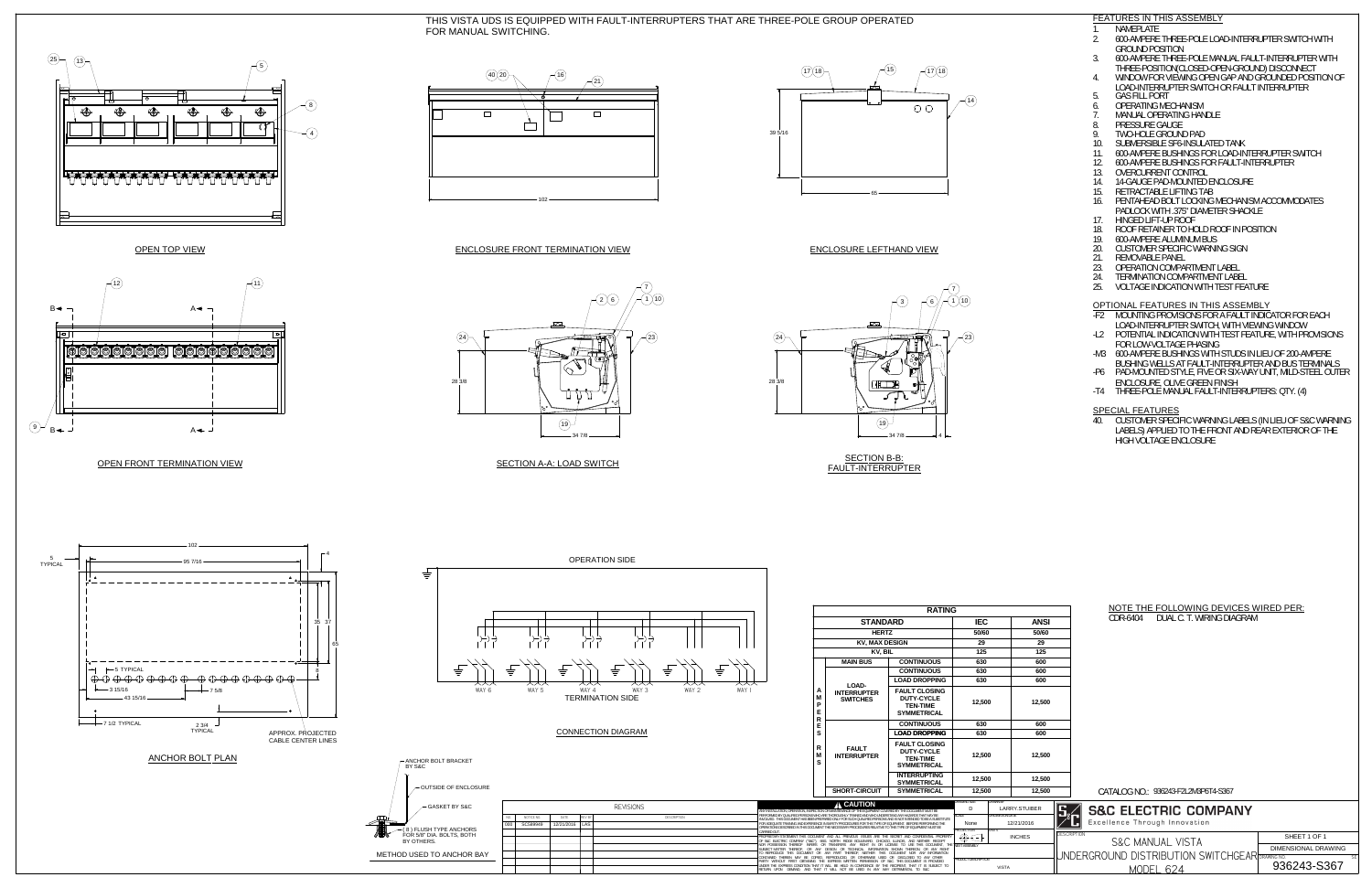### **523 Vista Switchgear Specifications**

### **27.6kV Vista Switchgear**

**1.0 Switchgear Ratings -** The assembly rating shall be as follows:

| Short Circuit Ratings <b>Constanting Contract Circuit Ratings Constanting Constanting Constanting Constanting Constanting Constanting Constanting Constanting Constanting Constanting Constanting Constanting Constanting Cons</b> |  |  |
|------------------------------------------------------------------------------------------------------------------------------------------------------------------------------------------------------------------------------------|--|--|
|                                                                                                                                                                                                                                    |  |  |
|                                                                                                                                                                                                                                    |  |  |
|                                                                                                                                                                                                                                    |  |  |

### **2.0 Enclosures and Tank**

The padmounted enclosure construction shall be welded 14-gauge steel. The finish shall consist of Equipment Green, EEMAC Y1-2.

A three line mimic bus and identification nameplate may also be included to ensure all internal components are identified in their proper relationship.

The enclosure shall be outdoor weatherproof & tamperproof construction provided with removable front and back panels and hinged lift-up roof sections.

The switchgears shall consitst of gas-tight stainless steel tank containing the insulating gas and resettable vacuum interrupters. Minimum 6" x 12" viewing window for verification of switch status will be supplied. Roof sections shall be provided with undercoating "no drip" insulating material.

The tank shall be 7 gauge type 305 stainlesss steel and must be shipped with a complete fill of the insulating gas ready for immediate use. The tank shall be designed to be submersible in up to 10 feet of water.

A gas fill port valve shall be provided along with a temperature compensated pressure guage c/w contacts for remote indication of low gas pressure with wires routed on tank for future customer connections.

External copper ground bus with two-hole NEMA pattern and provisions for three cable connections shall be provided for each way.

**3.0 Sf-6 Switchgears -** The Fault interrupters & switches shall be as follows; -

The interrupters & switches shall be factory aligned and tested before being installed in the switchgear. The switchgear shall be sealed with Sf-6 insulation, with elbow power connections. All switches shall have 3 position operation (Close / Open / Grounded) and a large 8" X 10" viewing window for verification or status. All interruptors shall have self powered micro-processor based over-current control. The over-current relay shall me housed in a submersible Polycarbonate box with USB port for programming and testing.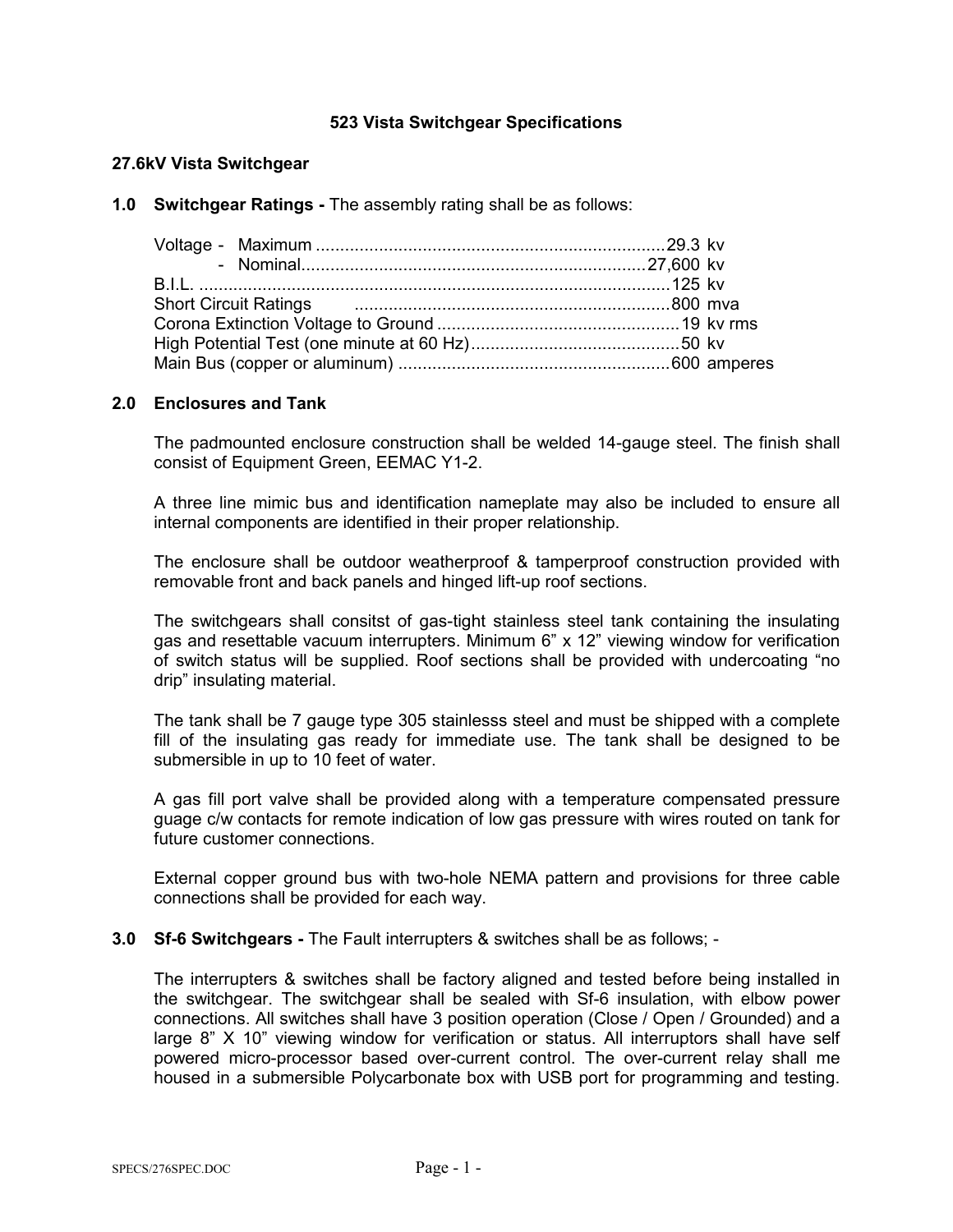Relay set-up shall be via laptop so that tampering with settings is not possible. All switchgear must meet ESA standards.

### **4.0 Elbows**

All elbows shall be 600 amp bolted type with universal bushing interfaces to IEEE386.

### **5.0 Sf-6 Gas provisions**

The Sf-6 gas shall conform to ASTM D2472. The switchgear shall be factory filled & sealed with Sf-6 to a pressure of 7 PSIG at 68 degrees C. The switchgear shall withstand system voltage at atmospheric pressure. A Gas fill valve shall be provided. A temperature compensated Gas Density monitor shall be provided in a visible location for verification of gas pressure prior to switching. A remote low-pressure alarm shall also be included as provision for future remote operation.

### **6.0 Local Potential Indication**

Each cable termination elbow will have capacitively coupled voltage detectors, wired to an electronic display panel over over the viewing window. From the display panel it shall be possible to determine if any cable is energized, open or grounded. Phasing pin taps from the capacitive couplers are to be used to verify correct ABC phasing prior to energizing.

### **6.0 Remote Low-Pressure**

Each cable termination elbow will have capacitively coupled voltage detectors, wired to an electronic display panel over over the viewing window. From the display panel it shall be possible to determine if any cable is energized, open or grounded. Phasing pin taps from the capacitive couplers are to be used to verify correct ABC phasing prior to energizing.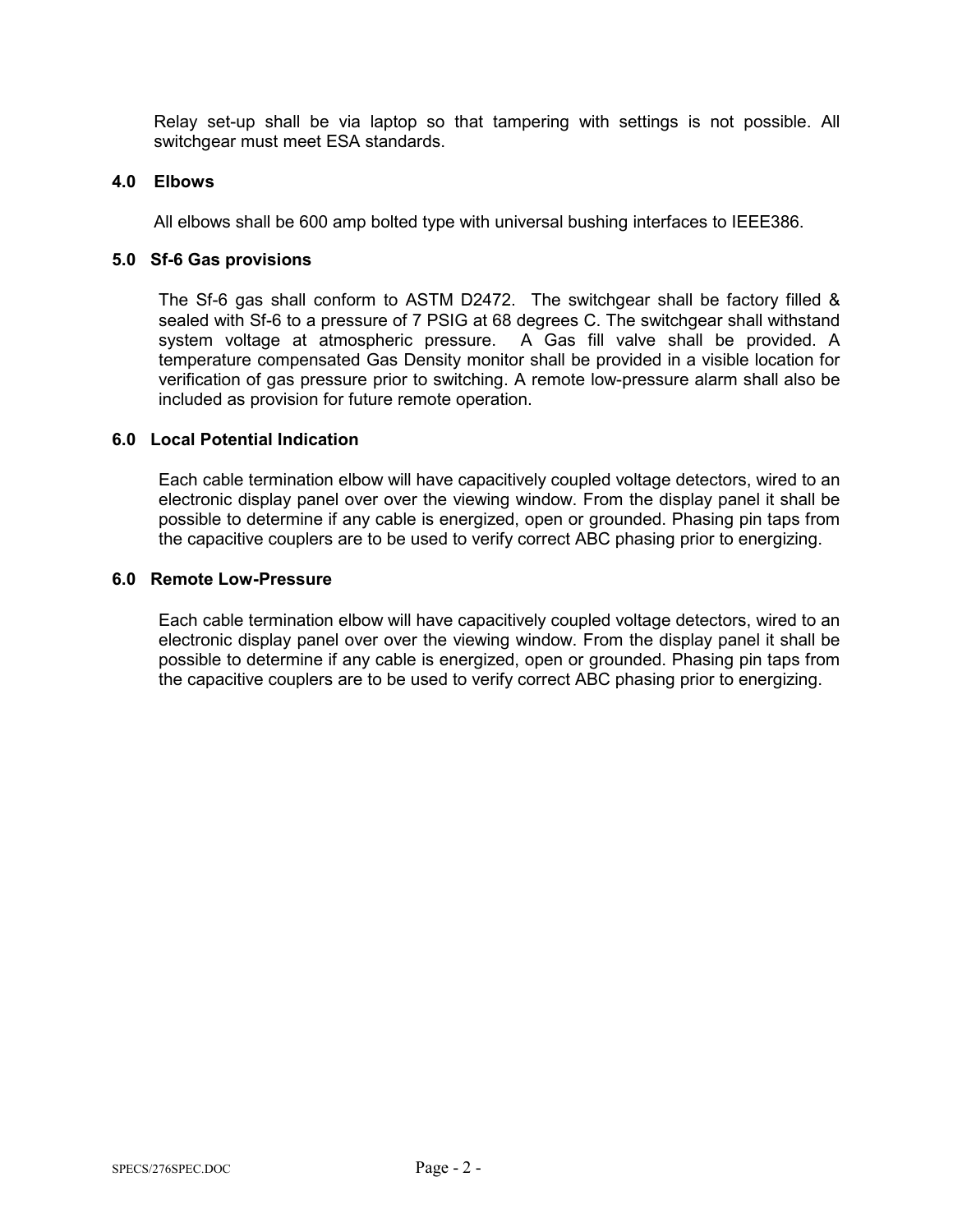### **624 Vista Switchgear Specifications**

### **27.6kV Vista Switchgear**

### **1.0 Switchgear Ratings -** The assembly rating shall be as follows:

### **2.0 Enclosures and Tank**

The padmounted enclosure construction shall be welded 14-gauge steel. The finish shall consist of ANSI #70 light grey.

A three line mimic bus and identification nameplate may also be included to ensure all internal components are identified in their proper relationship.

The enclosure shall be outdoor weatherproof  $&$  tamperproof construction provided with removable front and back panels and hinged lift-up roof sections.

The switchgears shall consitst of gas-tight stainless steel tank containing the insulating gas and resettable vacuum interrupters. Minimum 6" x 12" viewing window for verification of switch status will be supplied. Roof sections shall be provided with undercoating "no drip" insulating material.

The tank shall be 7 gauge type 305 stainlesss steel and must be shipped with a complete fill of the insulating gas ready for immediate use. The tank shall be designed to be submersible in up to 10 feet of water.

A gas fill port valve shall be provided along with a temperature compensated pressure guage c/w contacts for remote indication of low gas pressure with wires routed on tank for future customer connections.

External copper ground bus with two-hole NEMA pattern and provisions for three cable connections shall be provided for each way.

### **3.0 Sf-6 Switchgears -** The Fault interrupters & switches shall be as follows; -

The interrupters  $\&$  switches shall be factory aligned and tested before being installed in the switchgear. The switchgear shall be sealed with Sf-6 insulation, with elbow power connections. All switches shall have 3 position operation (Close / Open / Grounded) and a large 8" X 10" viewing window for verification or status. All interruptors shall have self powered micro-processor based over-current control. The over-current relay shall me housed in a submersible Polycarbonate box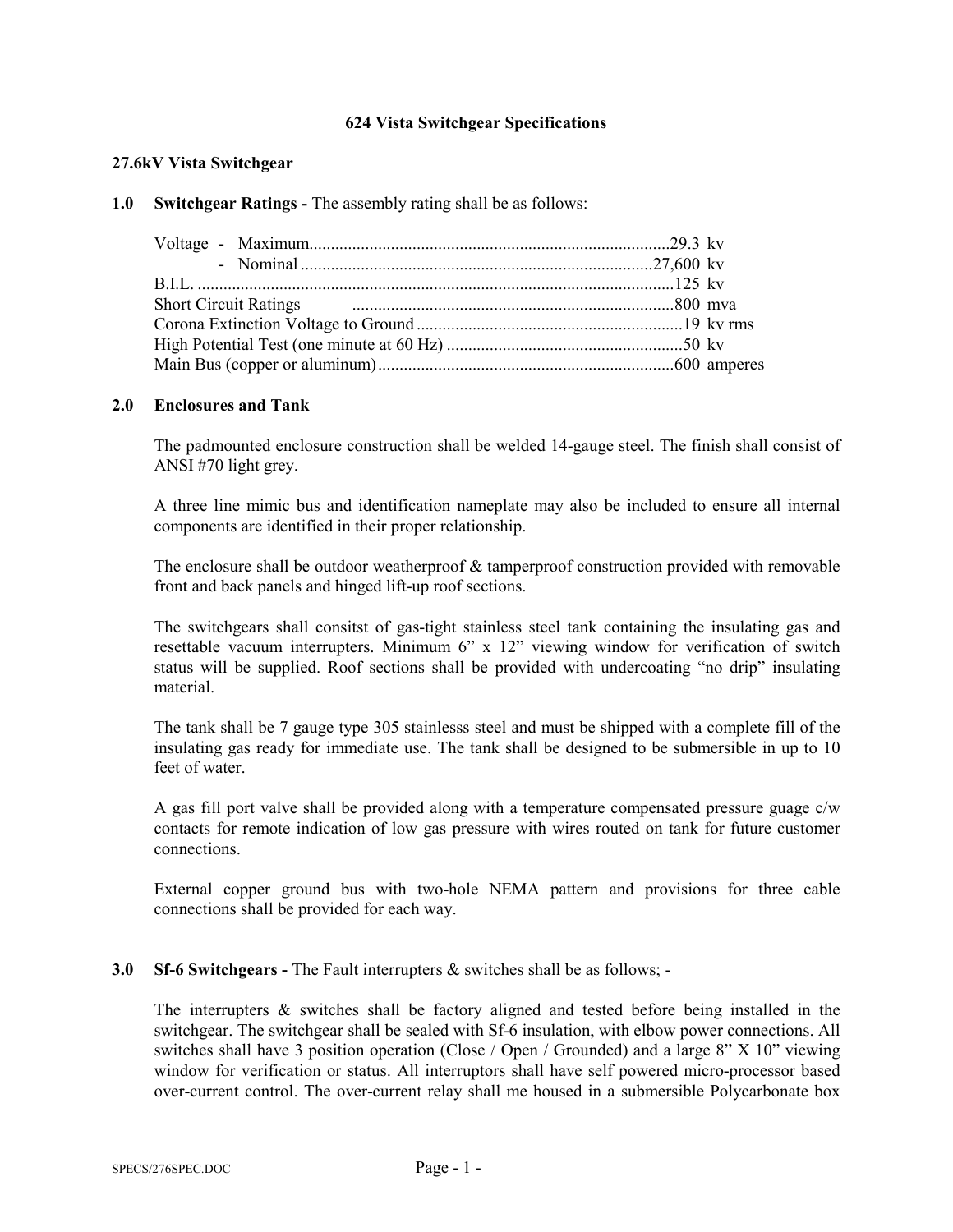with USB port for programming and testing. Relay set-up shall be via laptop so that tampering with settings is not possible. All switchgear must meet ESA standards.